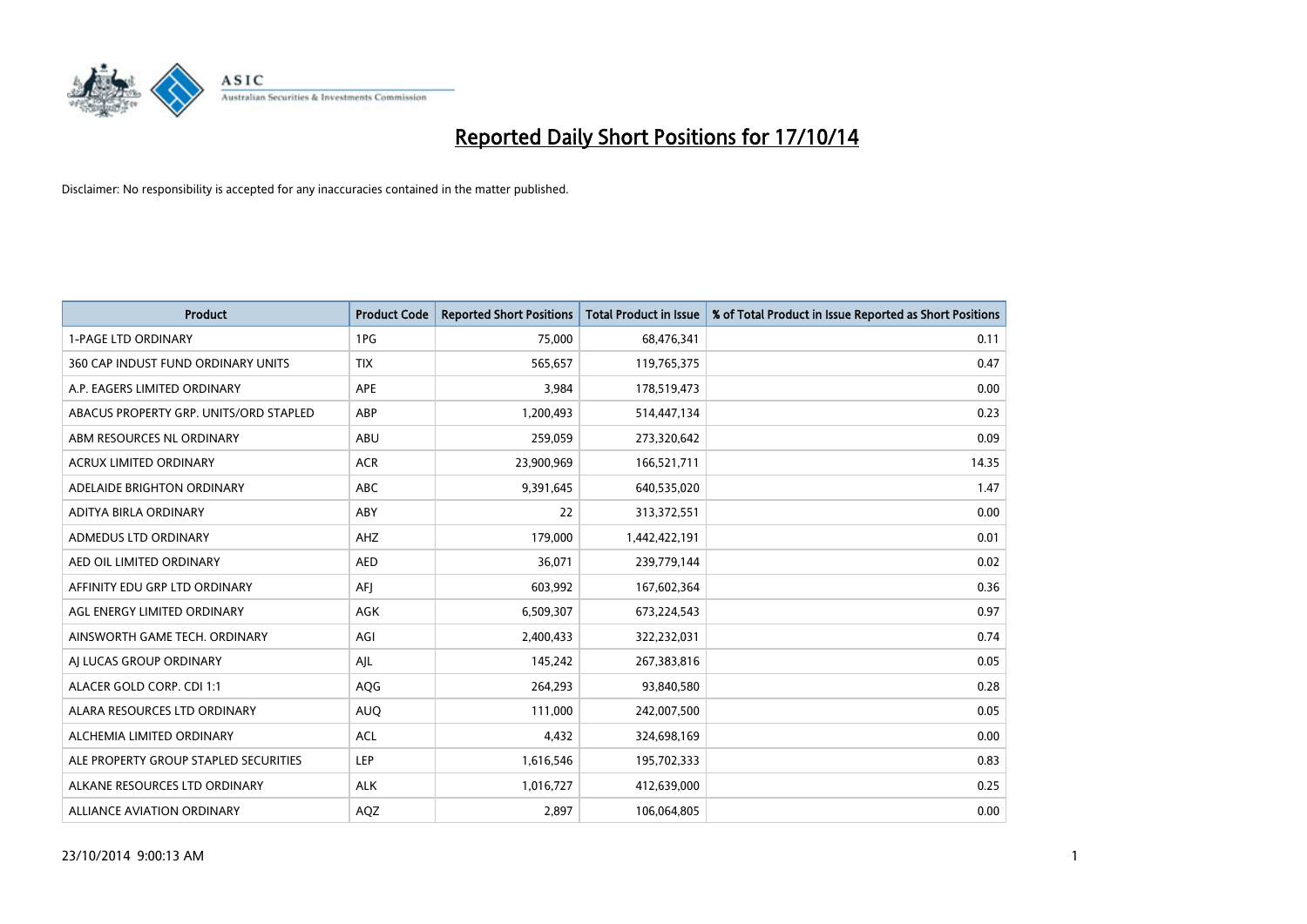

| <b>Product</b>                          | <b>Product Code</b> | <b>Reported Short Positions</b> | <b>Total Product in Issue</b> | % of Total Product in Issue Reported as Short Positions |
|-----------------------------------------|---------------------|---------------------------------|-------------------------------|---------------------------------------------------------|
| ALS LTD ORDINARY                        | <b>ALQ</b>          | 29,491,566                      | 397,795,796                   | 7.41                                                    |
| ALTIUM LIMITED ORDINARY                 | ALU                 | 119,971                         | 129,272,762                   | 0.09                                                    |
| ALUMINA LIMITED ORDINARY                | <b>AWC</b>          | 55,558,884                      | 2,806,225,615                 | 1.98                                                    |
| AMALGAMATED HOLDINGS ORDINARY           | AHD                 | 3,886                           | 157,898,522                   | 0.00                                                    |
| AMCOM TELECOMM, ORDINARY                | AMM                 | 6,722,383                       | 266,399,148                   | 2.52                                                    |
| AMCOR LIMITED ORDINARY                  | <b>AMC</b>          | 5,183,695                       | 1,206,684,923                 | 0.43                                                    |
| AMP LIMITED ORDINARY                    | AMP                 | 13,509,562                      | 2,957,737,964                 | 0.46                                                    |
| ANSELL LIMITED ORDINARY                 | <b>ANN</b>          | 6,357,036                       | 153,105,206                   | 4.15                                                    |
| ANTARES ENERGY LTD ORDINARY             | <b>AZZ</b>          | 92,525                          | 255,000,000                   | 0.04                                                    |
| ANZ BANKING GRP LTD ORDINARY            | ANZ                 | 11,975,347                      | 2,756,627,771                 | 0.43                                                    |
| APA GROUP STAPLED SECURITIES            | APA                 | 10,712,726                      | 835,750,807                   | 1.28                                                    |
| APN NEWS & MEDIA ORDINARY               | <b>APN</b>          | 1,343,366                       | 1,029,041,356                 | 0.13                                                    |
| AQUARIUS PLATINUM. ORDINARY             | <b>AOP</b>          | 2,952,468                       | 1,465,473,903                 | 0.20                                                    |
| AQUILA RESOURCES ORDINARY               | <b>AQA</b>          | 13,583                          | 411,804,442                   | 0.00                                                    |
| ARAFURA RESOURCE LTD ORDINARY           | <b>ARU</b>          | 2,000                           | 441,270,644                   | 0.00                                                    |
| ARB CORPORATION ORDINARY                | ARP                 | 1,474,111                       | 72,493,302                    | 2.03                                                    |
| ARDENT LEISURE GROUP STAPLED SECURITIES | AAD                 | 1,224,295                       | 438,666,245                   | 0.28                                                    |
| ARENA REIT. ORDINARY UNITS              | <b>ARF</b>          | 155,164                         | 211,495,653                   | 0.07                                                    |
| ARISTOCRAT LEISURE ORDINARY             | ALL                 | 2,981,615                       | 630,022,253                   | 0.47                                                    |
| ARRIUM LTD ORDINARY                     | ARI                 | 51,263,052                      | 2,333,653,286                 | 2.20                                                    |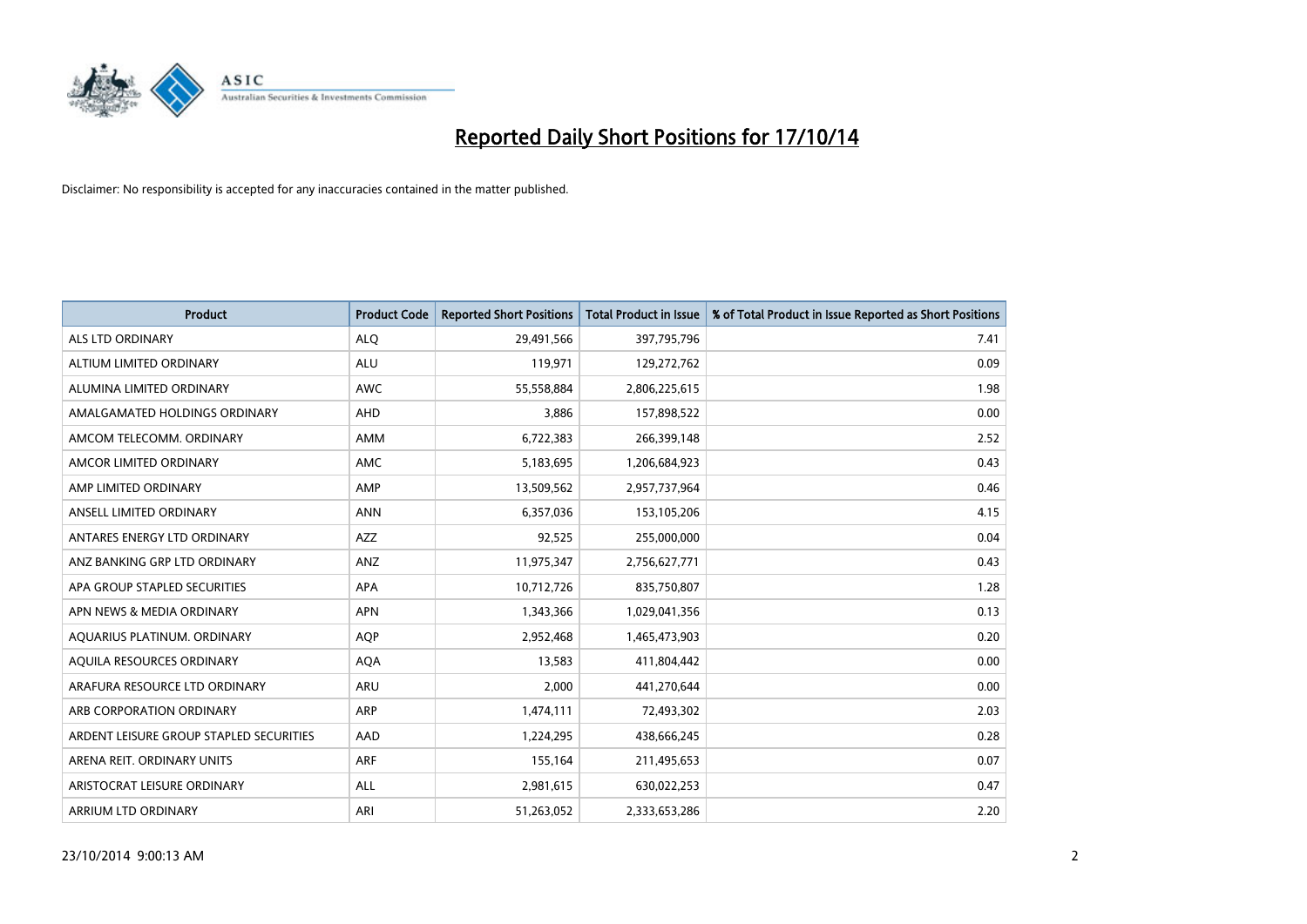

| <b>Product</b>                            | <b>Product Code</b> | <b>Reported Short Positions</b> | <b>Total Product in Issue</b> | % of Total Product in Issue Reported as Short Positions |
|-------------------------------------------|---------------------|---------------------------------|-------------------------------|---------------------------------------------------------|
| ARRIUM LTD RIGHTS 30-SEP-14 FOR           | <b>ARIR</b>         | 102,578                         | 1,366,183,142                 | 0.01                                                    |
| ASALEO CARE LIMITED ORDINARY              | AHY                 | 9,320,654                       | 603,469,434                   | 1.54                                                    |
| ASCIANO LIMITED ORDINARY                  | <b>AIO</b>          | 4,314,463                       | 975,385,664                   | 0.44                                                    |
| ASPEN GROUP ORD/UNITS STAPLED             | APZ                 | 181,118                         | 113,183,450                   | 0.16                                                    |
| ASTRO JAP PROP GROUP STAPLED US PROHIBIT. | AJA                 | 194,224                         | 67,211,752                    | 0.29                                                    |
| ASX LIMITED ORDINARY                      | ASX                 | 5,348,043                       | 193,595,162                   | 2.76                                                    |
| ATLAS IRON LIMITED ORDINARY               | <b>AGO</b>          | 113,643,892                     | 919,475,619                   | 12.36                                                   |
| ATRUM COAL NL ORDINARY                    | ATU                 | 167,695                         | 162,459,242                   | 0.10                                                    |
| AUCKLAND INTERNATION ORDINARY             | <b>AIA</b>          | 58,468                          | 1,190,484,097                 | 0.00                                                    |
| AURIZON HOLDINGS LTD ORDINARY             | AZI                 | 3,135,673                       | 2,137,284,503                 | 0.15                                                    |
| AUSDRILL LIMITED ORDINARY                 | ASL                 | 22,002,674                      | 312,277,224                   | 7.05                                                    |
| AUSENCO LIMITED ORDINARY                  | AAX                 | 1,058,266                       | 168,449,799                   | 0.63                                                    |
| AUSNET SERVICES STAPLED SECURITIES        | <b>AST</b>          | 33,633,120                      | 3,425,244,162                 | 0.98                                                    |
| AUST INDUSTRIAL REIT UNIT                 | ANI                 | 221,950                         | 96,288,031                    | 0.23                                                    |
| <b>AUSTAL LIMITED ORDINARY</b>            | ASB                 | 960,295                         | 346,379,377                   | 0.28                                                    |
| AUSTBROKERS HOLDINGS ORDINARY             | <b>AUB</b>          | 68,635                          | 60,784,543                    | 0.11                                                    |
| AUSTIN ENGINEERING ORDINARY               | ANG                 | 1,045,064                       | 84,274,004                    | 1.24                                                    |
| AUSTRALAND PROPERTY STAPLED SECURITY      | <b>ALZ</b>          | 4,746                           | 581,797,922                   | 0.00                                                    |
| AUSTRALIAN AGRICULT, ORDINARY             | AAC                 | 3,262,719                       | 532,474,721                   | 0.61                                                    |
| AUSTRALIAN FOUNDAT. ORDINARY              | AFI                 | 100                             | 1,086,070,669                 | 0.00                                                    |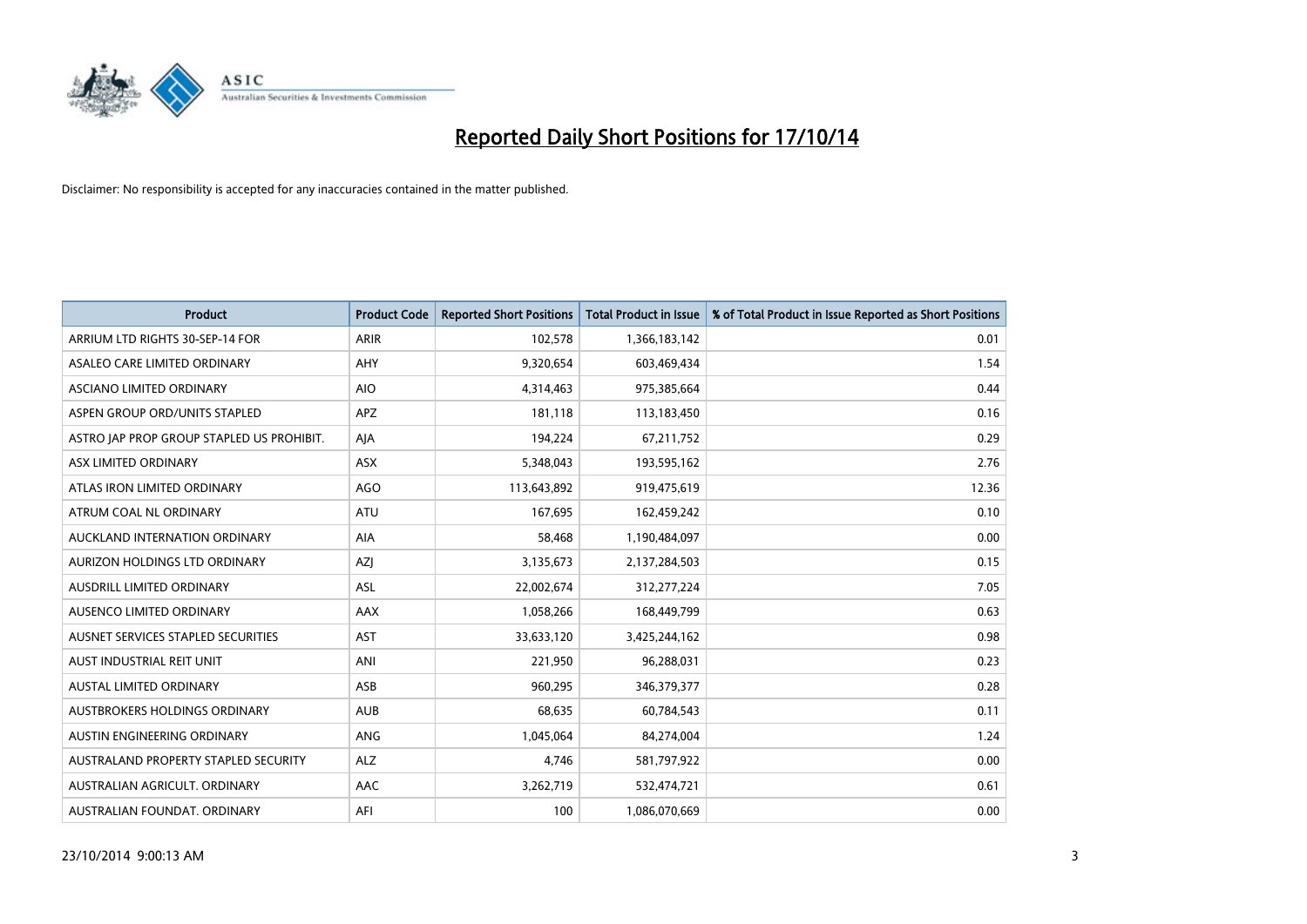

| <b>Product</b>                      | <b>Product Code</b> | <b>Reported Short Positions</b> | <b>Total Product in Issue</b> | % of Total Product in Issue Reported as Short Positions |
|-------------------------------------|---------------------|---------------------------------|-------------------------------|---------------------------------------------------------|
| AUSTRALIAN PHARM, ORDINARY          | API                 | 10,572,349                      | 488,115,883                   | 2.17                                                    |
| AUTOMOTIVE HOLDINGS ORDINARY        | AHE                 | 2,896,685                       | 306,437,941                   | 0.95                                                    |
| AVANCO RESOURCES LTD ORDINARY       | AVB                 | 3,264,432                       | 1,661,675,855                 | 0.20                                                    |
| AVEO GROUP STAPLED SECURITIES       | AOG                 | 5,924,437                       | 499,611,460                   | 1.19                                                    |
| AWE LIMITED ORDINARY                | <b>AWE</b>          | 1,048,429                       | 525,861,050                   | 0.20                                                    |
| <b>AZONTO PET LTD ORDINARY</b>      | <b>APY</b>          | $\mathbf{1}$                    | 1,159,375,100                 | 0.00                                                    |
| AZUMAH RESOURCES ORDINARY           | <b>AZM</b>          | $\mathbf{1}$                    | 388,816,919                   | 0.00                                                    |
| BALAMARA RESOURCES ORDINARY         | <b>BMB</b>          | 100,000                         | 357,269,513                   | 0.03                                                    |
| <b>BANDANNA ENERGY ORDINARY</b>     | <b>BND</b>          | 17,540,654                      | 528,481,199                   | 3.32                                                    |
| BANK OF QUEENSLAND. ORDINARY        | <b>BOQ</b>          | 2,700,055                       | 362,516,534                   | 0.74                                                    |
| <b>BANNERMAN RESOURCES ORDINARY</b> | <b>BMN</b>          | 199,998                         | 333,201,901                   | 0.06                                                    |
| <b>BASE RES LIMITED ORDINARY</b>    | <b>BSE</b>          | 5,501,878                       | 561,840,029                   | 0.98                                                    |
| BATHURST RES LTD. ORDINARY          | <b>BRL</b>          | 300,729                         | 947,828,434                   | 0.03                                                    |
| <b>BC IRON LIMITED ORDINARY</b>     | <b>BCI</b>          | 7,650,711                       | 189,346,309                   | 4.04                                                    |
| BEACH ENERGY LIMITED ORDINARY       | <b>BPT</b>          | 18,230,978                      | 1,297,496,886                 | 1.41                                                    |
| BEADELL RESOURCE LTD ORDINARY       | <b>BDR</b>          | 51,449,217                      | 798,657,280                   | 6.44                                                    |
| BEGA CHEESE LTD ORDINARY            | <b>BGA</b>          | 2,019,815                       | 152,602,945                   | 1.32                                                    |
| BENDIGO AND ADELAIDE ORDINARY       | <b>BEN</b>          | 14,931,989                      | 450,887,389                   | 3.31                                                    |
| <b>BENITEC BIOPHARMA ORDINARY</b>   | <b>BLT</b>          | 49,250                          | 115,218,993                   | 0.04                                                    |
| BENTHAM IMF LTD ORDINARY            | <b>IMF</b>          | 4,535,404                       | 166,580,957                   | 2.72                                                    |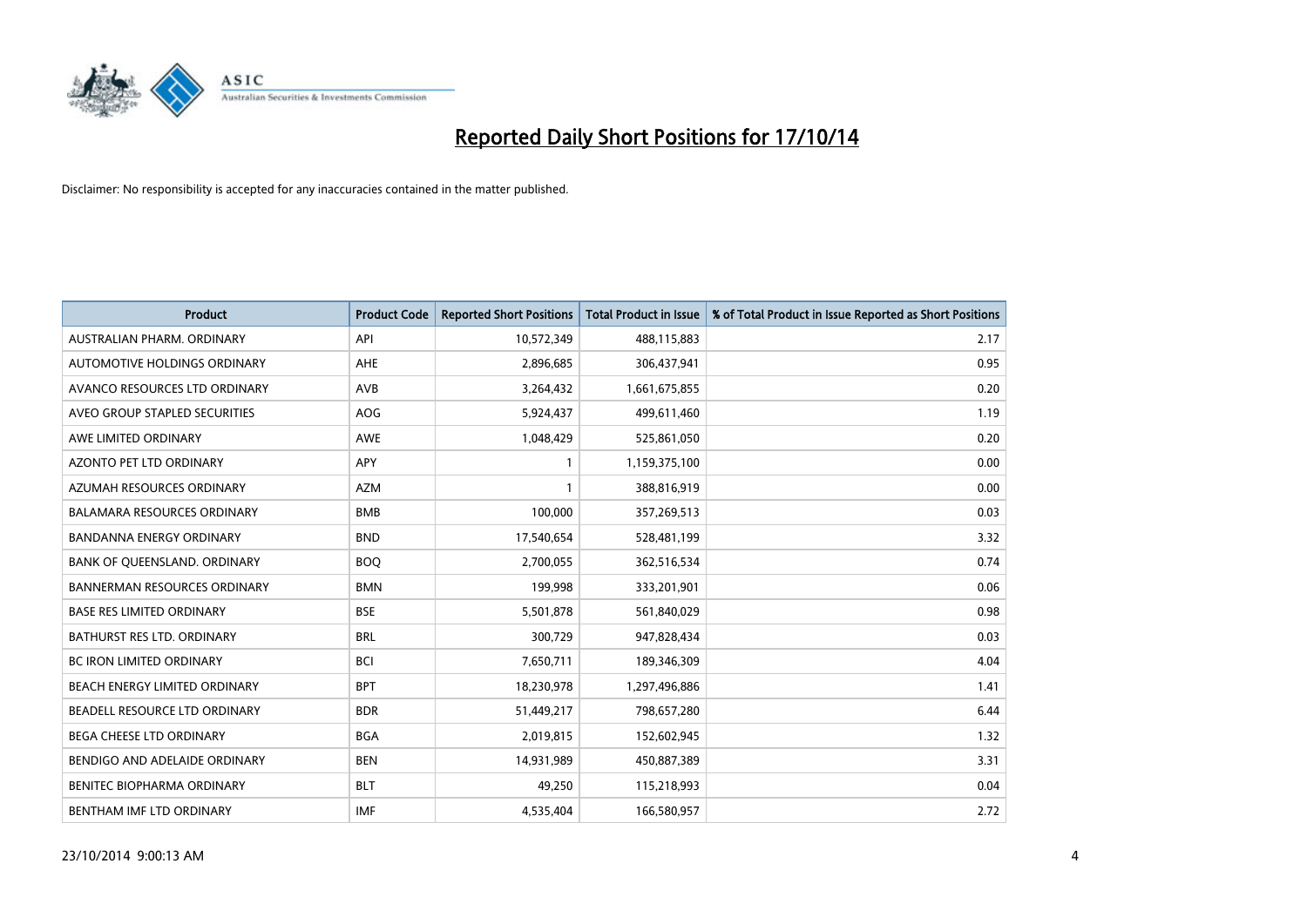

| <b>Product</b>                         | <b>Product Code</b> | <b>Reported Short Positions</b> | <b>Total Product in Issue</b> | % of Total Product in Issue Reported as Short Positions |
|----------------------------------------|---------------------|---------------------------------|-------------------------------|---------------------------------------------------------|
| BERKELEY RESOURCES ORDINARY            | <b>BKY</b>          | 77,000                          | 180,361,323                   | 0.04                                                    |
| BETASHARESCASHETF ETF UNITS            | AAA                 | 874                             | 12,076,812                    | 0.01                                                    |
| BHP BILLITON LIMITED ORDINARY          | <b>BHP</b>          | 18,815,147                      | 3,211,691,105                 | 0.59                                                    |
| <b>BIGAIR GROUP LIMITED ORDINARY</b>   | <b>BGL</b>          | 49,160                          | 172,872,340                   | 0.03                                                    |
| <b>BILLABONG ORDINARY</b>              | <b>BBG</b>          | 11,294,536                      | 990,370,034                   | 1.14                                                    |
| <b>BLACKHAM RESOURCES ORDINARY</b>     | <b>BLK</b>          | 598,899                         | 118,939,533                   | 0.50                                                    |
| <b>BLACKMORES LIMITED ORDINARY</b>     | <b>BKL</b>          | 13,045                          | 17,224,199                    | 0.08                                                    |
| BLACKTHORN RESOURCES ORD US PROHIBITED | <b>BTR</b>          | 11,369                          | 164,285,950                   | 0.01                                                    |
| <b>BLUESCOPE STEEL LTD ORDINARY</b>    | <b>BSL</b>          | 5,981,751                       | 559,227,871                   | 1.07                                                    |
| <b>BOART LONGYEAR ORDINARY</b>         | <b>BLY</b>          | 24,315,309                      | 461,163,412                   | 5.27                                                    |
| BORAL LIMITED. ORDINARY                | <b>BLD</b>          | 18,677,477                      | 782,736,249                   | 2.39                                                    |
| <b>BRADKEN LIMITED ORDINARY</b>        | <b>BKN</b>          | 7,158,861                       | 171,027,249                   | 4.19                                                    |
| <b>BRAMBLES LIMITED ORDINARY</b>       | <b>BXB</b>          | 3,189,370                       | 1,566,073,569                 | 0.20                                                    |
| <b>BREVILLE GROUP LTD ORDINARY</b>     | <b>BRG</b>          | 5,289,892                       | 130,095,322                   | 4.07                                                    |
| <b>BRICKWORKS LIMITED ORDINARY</b>     | <b>BKW</b>          | 256,200                         | 148,403,478                   | 0.17                                                    |
| BT INVESTMENT MNGMNT ORDINARY          | <b>BTT</b>          | 78,358                          | 284,384,906                   | 0.03                                                    |
| <b>BURSON GROUP LTD ORDINARY</b>       | <b>BAP</b>          | 1,296,971                       | 163,585,666                   | 0.79                                                    |
| <b>BURU ENERGY ORDINARY</b>            | <b>BRU</b>          | 19,358,388                      | 336,010,528                   | 5.76                                                    |
| <b>BWP TRUST ORDINARY UNITS</b>        | <b>BWP</b>          | 9,023,651                       | 639,724,826                   | 1.41                                                    |
| CABCHARGE AUSTRALIA ORDINARY           | CAB                 | 8,750,478                       | 120,430,683                   | 7.27                                                    |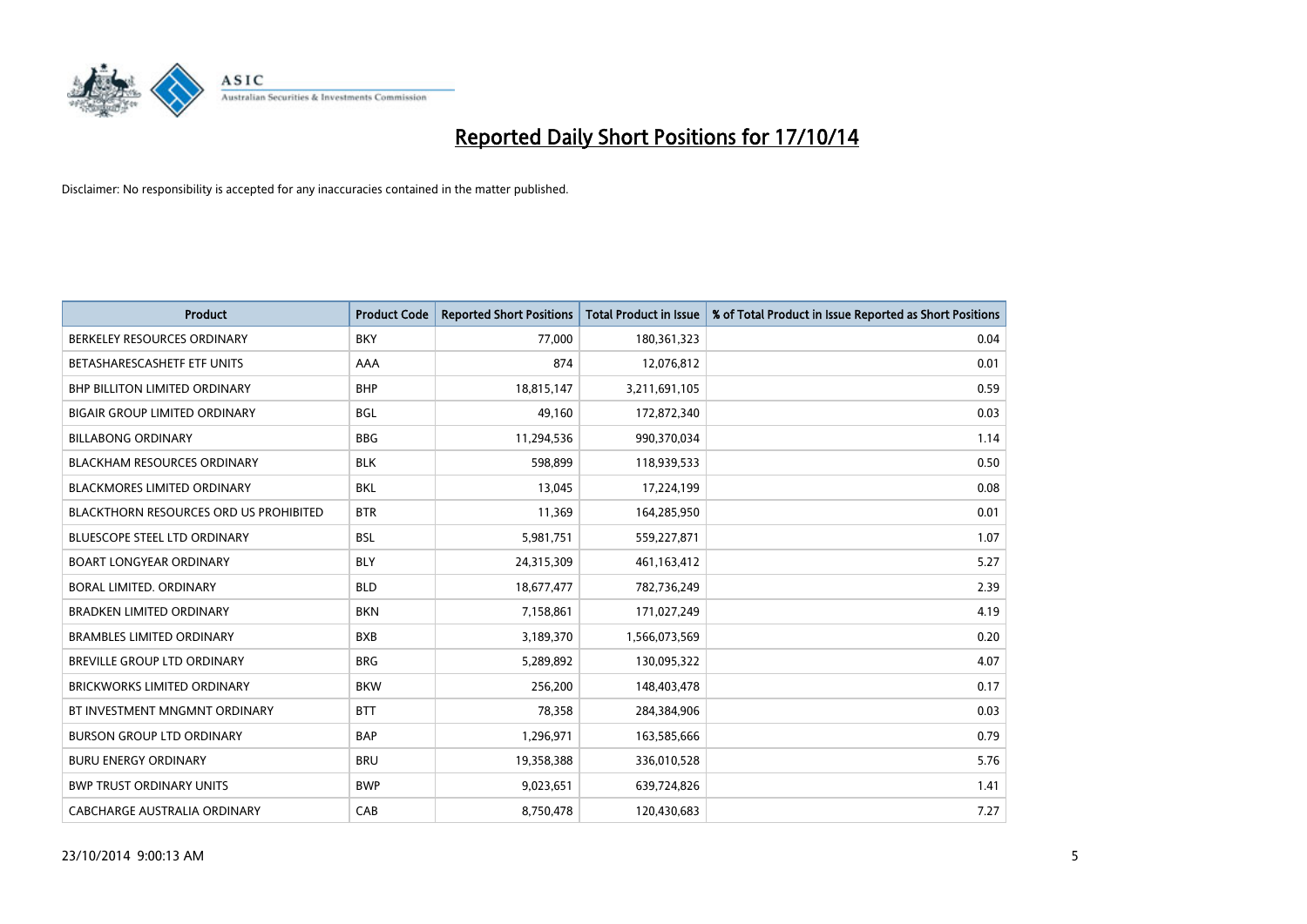

| <b>Product</b>                          | <b>Product Code</b> | <b>Reported Short Positions</b> | <b>Total Product in Issue</b> | % of Total Product in Issue Reported as Short Positions |
|-----------------------------------------|---------------------|---------------------------------|-------------------------------|---------------------------------------------------------|
| CALTEX AUSTRALIA ORDINARY               | <b>CTX</b>          | 1,406,855                       | 270,000,000                   | 0.52                                                    |
| CAPE LAMBERT RES LTD ORDINARY           | <b>CFE</b>          | 280,137                         | 626,686,586                   | 0.04                                                    |
| CAPITOL HEALTH ORDINARY                 | <b>CAJ</b>          | 741,857                         | 431,180,115                   | 0.17                                                    |
| CARDNO LIMITED ORDINARY                 | CDD                 | 7,731,414                       | 163,446,174                   | 4.73                                                    |
| <b>CARINDALE PROPERTY UNIT</b>          | <b>CDP</b>          | 6,748                           | 70,000,000                    | 0.01                                                    |
| CARNARVON PETROLEUM ORDINARY            | <b>CVN</b>          | 1,338,225                       | 987,252,253                   | 0.14                                                    |
| CARSALES.COM LTD ORDINARY               | <b>CRZ</b>          | 15,292,181                      | 238,389,986                   | 6.41                                                    |
| <b>CASH CONVERTERS ORDINARY</b>         | CCV                 | 7,741,625                       | 429,262,126                   | 1.80                                                    |
| CEDAR WOODS PROP. ORDINARY              | <b>CWP</b>          | 151,181                         | 78,336,371                    | 0.19                                                    |
| <b>CENTRAL PETROLEUM ORDINARY</b>       | <b>CTP</b>          | 376,858                         | 368,718,957                   | 0.10                                                    |
| CFS RETAIL TRUST GRP STAPLED SECURITIES | <b>CFX</b>          | 29,532,010                      | 3,050,355,727                 | 0.97                                                    |
| <b>CHALLENGER LIMITED ORDINARY</b>      | <b>CGF</b>          | 934,776                         | 569,725,821                   | 0.16                                                    |
| CHANDLER MACLEOD LTD ORDINARY           | <b>CMG</b>          | 7,589                           | 547,985,086                   | 0.00                                                    |
| CHARTER HALL GROUP STAPLED US PROHIBIT. | <b>CHC</b>          | 503,716                         | 355,015,480                   | 0.14                                                    |
| <b>CHARTER HALL RETAIL UNITS</b>        | CQR                 | 13,735,146                      | 372,893,153                   | 3.68                                                    |
| <b>CHORUS LIMITED ORDINARY</b>          | <b>CNU</b>          | 31,071                          | 396,369,767                   | 0.01                                                    |
| CLEARVIEW WEALTH LTD ORDINARY           | <b>CVW</b>          | 9,021                           | 578,453,260                   | 0.00                                                    |
| CLINUVEL PHARMACEUT. ORDINARY           | <b>CUV</b>          | 13,602                          | 42,466,435                    | 0.03                                                    |
| COAL OF AFRICA LTD ORDINARY             | <b>CZA</b>          | 426                             | 1,048,368,613                 | 0.00                                                    |
| <b>COALSPUR MINES LTD ORDINARY</b>      | <b>CPL</b>          | 1,132,041                       | 641,544,455                   | 0.18                                                    |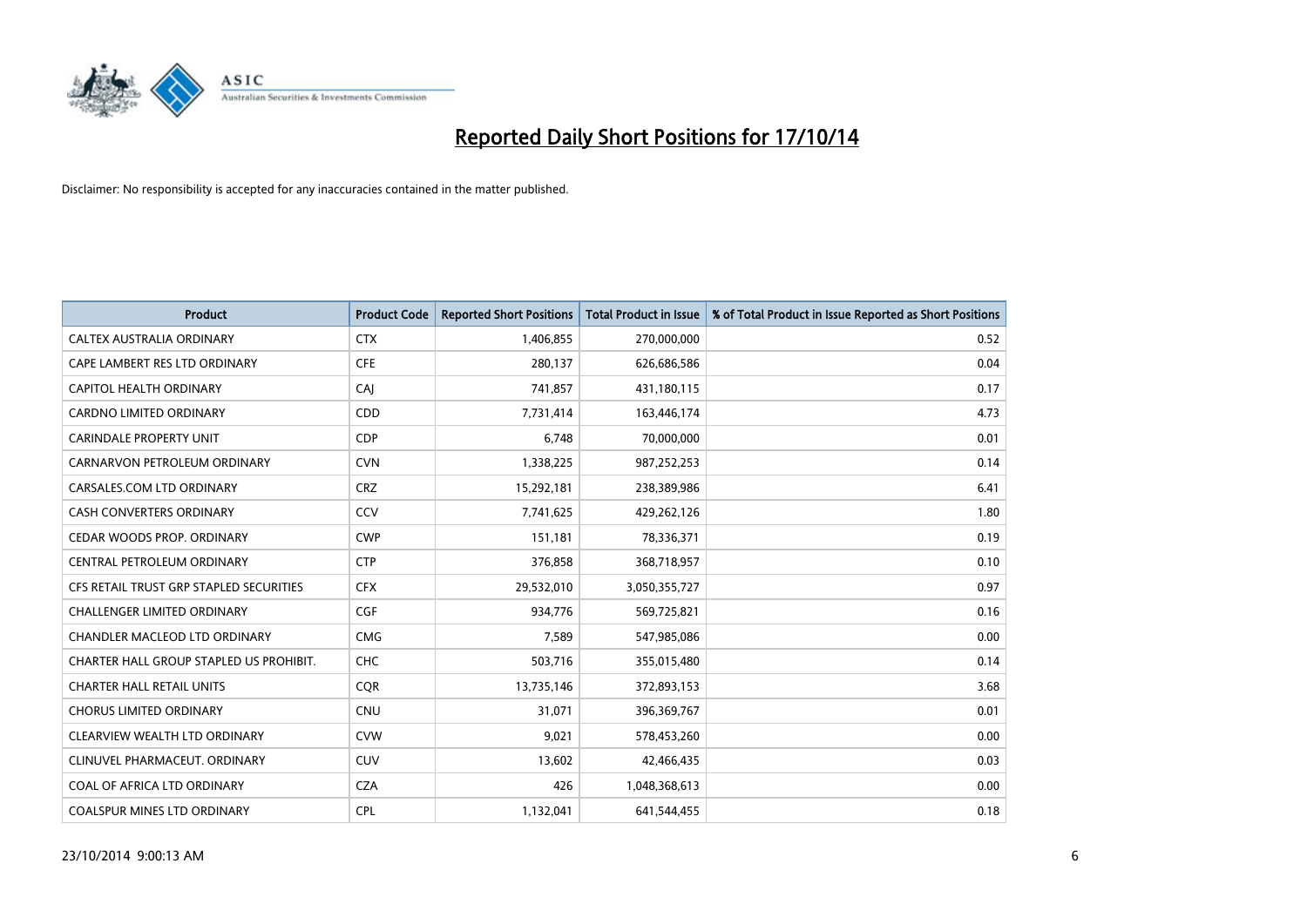

| <b>Product</b>                          | <b>Product Code</b> | <b>Reported Short Positions</b> | <b>Total Product in Issue</b> | % of Total Product in Issue Reported as Short Positions |
|-----------------------------------------|---------------------|---------------------------------|-------------------------------|---------------------------------------------------------|
| COCA-COLA AMATIL ORDINARY               | <b>CCL</b>          | 29,268,763                      | 763,590,249                   | 3.83                                                    |
| <b>COCHLEAR LIMITED ORDINARY</b>        | <b>COH</b>          | 6,567,195                       | 57,062,020                    | 11.51                                                   |
| COCKATOO COAL ORDINARY                  | <b>COK</b>          | 167,987                         | 4,560,196,928                 | 0.00                                                    |
| <b>CODAN LIMITED ORDINARY</b>           | <b>CDA</b>          | 299,500                         | 176,969,924                   | 0.17                                                    |
| <b>COFFEY INTERNATIONAL ORDINARY</b>    | <b>COF</b>          | 6,077                           | 255,833,165                   | 0.00                                                    |
| <b>COKAL LTD ORDINARY</b>               | <b>CKA</b>          | 6,820                           | 471,487,926                   | 0.00                                                    |
| <b>COLLECTION HOUSE ORDINARY</b>        | <b>CLH</b>          | 3,703,157                       | 129,717,785                   | 2.85                                                    |
| <b>COLLINS FOODS LTD ORDINARY</b>       | <b>CKF</b>          | 100,000                         | 93,000,003                    | 0.11                                                    |
| COMMONWEALTH BANK, ORDINARY             | <b>CBA</b>          | 21,062,867                      | 1,621,319,194                 | 1.30                                                    |
| COMMONWEALTH BANK, PERP.EXC.PERLS VII   | CBAPD               | 904                             | 30,000,000                    | 0.00                                                    |
| <b>COMPASS RESOURCES ORDINARY</b>       | <b>CMR</b>          | 7,472                           | 1,403,744,100                 | 0.00                                                    |
| COMPUTERSHARE LTD ORDINARY              | <b>CPU</b>          | 5,291,219                       | 556,203,079                   | 0.95                                                    |
| COOPER ENERGY LTD ORDINARY              | <b>COE</b>          | 291,564                         | 329,235,509                   | 0.09                                                    |
| <b>CORP TRAVEL LIMITED ORDINARY</b>     | <b>CTD</b>          | 215,222                         | 90,517,621                    | 0.24                                                    |
| <b>COVER-MORE GRP LTD ORDINARY</b>      | <b>CVO</b>          | 5,232,999                       | 317,750,000                   | 1.65                                                    |
| <b>CREDIT CORP GROUP ORDINARY</b>       | <b>CCP</b>          | 553,925                         | 46,296,407                    | 1.20                                                    |
| <b>CROMWELL PROP STAPLED SECURITIES</b> | <b>CMW</b>          | 11,256,086                      | 1,733,132,163                 | 0.65                                                    |
| <b>CROWE HORWATH AUS ORDINARY</b>       | <b>CRH</b>          | 800.001                         | 273,005,429                   | 0.29                                                    |
| <b>CROWN RESORTS LTD ORDINARY</b>       | <b>CWN</b>          | 10,135,607                      | 728,394,185                   | 1.39                                                    |
| <b>CSG LIMITED ORDINARY</b>             | CSV                 | 232,627                         | 279,648,511                   | 0.08                                                    |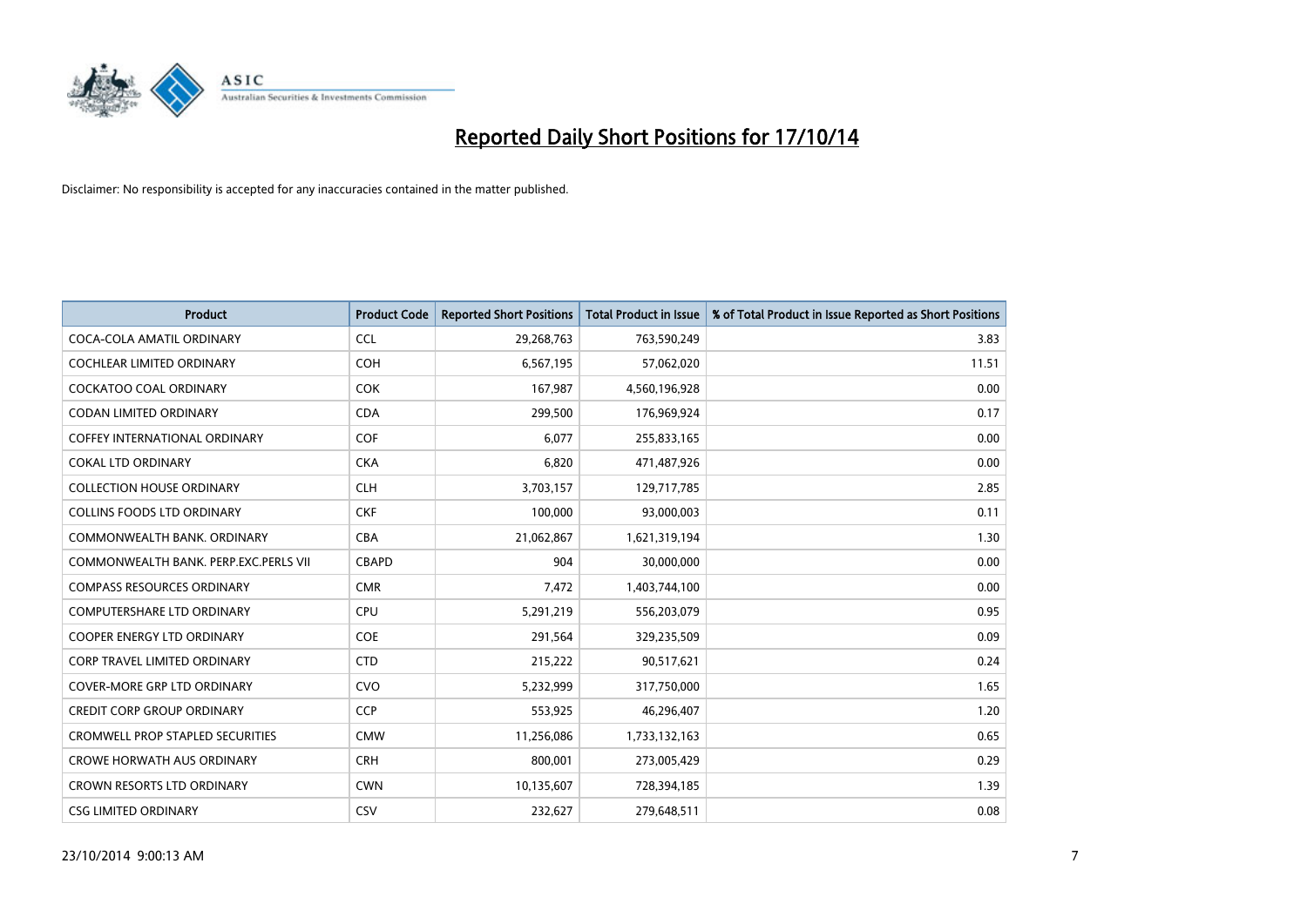

| <b>Product</b>                     | <b>Product Code</b> | <b>Reported Short Positions</b> | <b>Total Product in Issue</b> | % of Total Product in Issue Reported as Short Positions |
|------------------------------------|---------------------|---------------------------------|-------------------------------|---------------------------------------------------------|
| <b>CSL LIMITED ORDINARY</b>        | <b>CSL</b>          | 1,600,708                       | 474,546,718                   | 0.34                                                    |
| <b>CSR LIMITED ORDINARY</b>        | <b>CSR</b>          | 16,741,543                      | 506,000,315                   | 3.31                                                    |
| <b>CUDECO LIMITED ORDINARY</b>     | CDU                 | 8,993,526                       | 235,425,143                   | 3.82                                                    |
| DART ENERGY LTD ORDINARY           | <b>DTE</b>          | 273,896                         | 1,108,752,733                 | 0.02                                                    |
| DATA#3 LIMITED ORDINARY            | DTL                 | 98,687                          | 153,974,950                   | 0.06                                                    |
| DECMIL GROUP LIMITED ORDINARY      | <b>DCG</b>          | 1,834,915                       | 168,657,794                   | 1.09                                                    |
| DEEP YELLOW LIMITED ORDINARY       | <b>DYL</b>          | 1,002                           | 1,891,196,227                 | 0.00                                                    |
| DEVINE LIMITED ORDINARY            | <b>DVN</b>          | 19,745                          | 158,730,556                   | 0.01                                                    |
| DEXUS PROPERTY GROUP STAPLED UNITS | <b>DXS</b>          | 9,851,251                       | 5,433,110,810                 | 0.18                                                    |
| DICK SMITH HLDGS ORDINARY          | <b>DSH</b>          | 17,544,936                      | 236,511,364                   | 7.42                                                    |
| DISCOVERY METALS LTD ORDINARY      | <b>DML</b>          | 1,277,631                       | 644,039,581                   | 0.20                                                    |
| DOMINO PIZZA ENTERPR ORDINARY      | <b>DMP</b>          | 1,417,269                       | 86,160,773                    | 1.64                                                    |
| DONACO INTERNATIONAL ORDINARY      | <b>DNA</b>          | 6,566,500                       | 461,278,352                   | 1.42                                                    |
| DORAY MINERALS LTD ORDINARY        | <b>DRM</b>          | 73,960                          | 165,834,256                   | 0.04                                                    |
| DOWNER EDI LIMITED ORDINARY        | <b>DOW</b>          | 23,556,753                      | 435,399,975                   | 5.41                                                    |
| DRILLSEARCH ENERGY ORDINARY        | <b>DLS</b>          | 14,596,402                      | 460,889,691                   | 3.17                                                    |
| DUET GROUP STAPLED US PROHIBIT.    | <b>DUE</b>          | 13,910,150                      | 1,327,719,444                 | 1.05                                                    |
| DUKETON MINING ORDINARY            | <b>DKM</b>          | 422                             | 82,524,812                    | 0.00                                                    |
| DULUXGROUP LIMITED ORDINARY        | <b>DLX</b>          | 2,350,185                       | 383,503,942                   | 0.61                                                    |
| DWS LTD ORDINARY                   | <b>DWS</b>          | 121,259                         | 132,362,763                   | 0.09                                                    |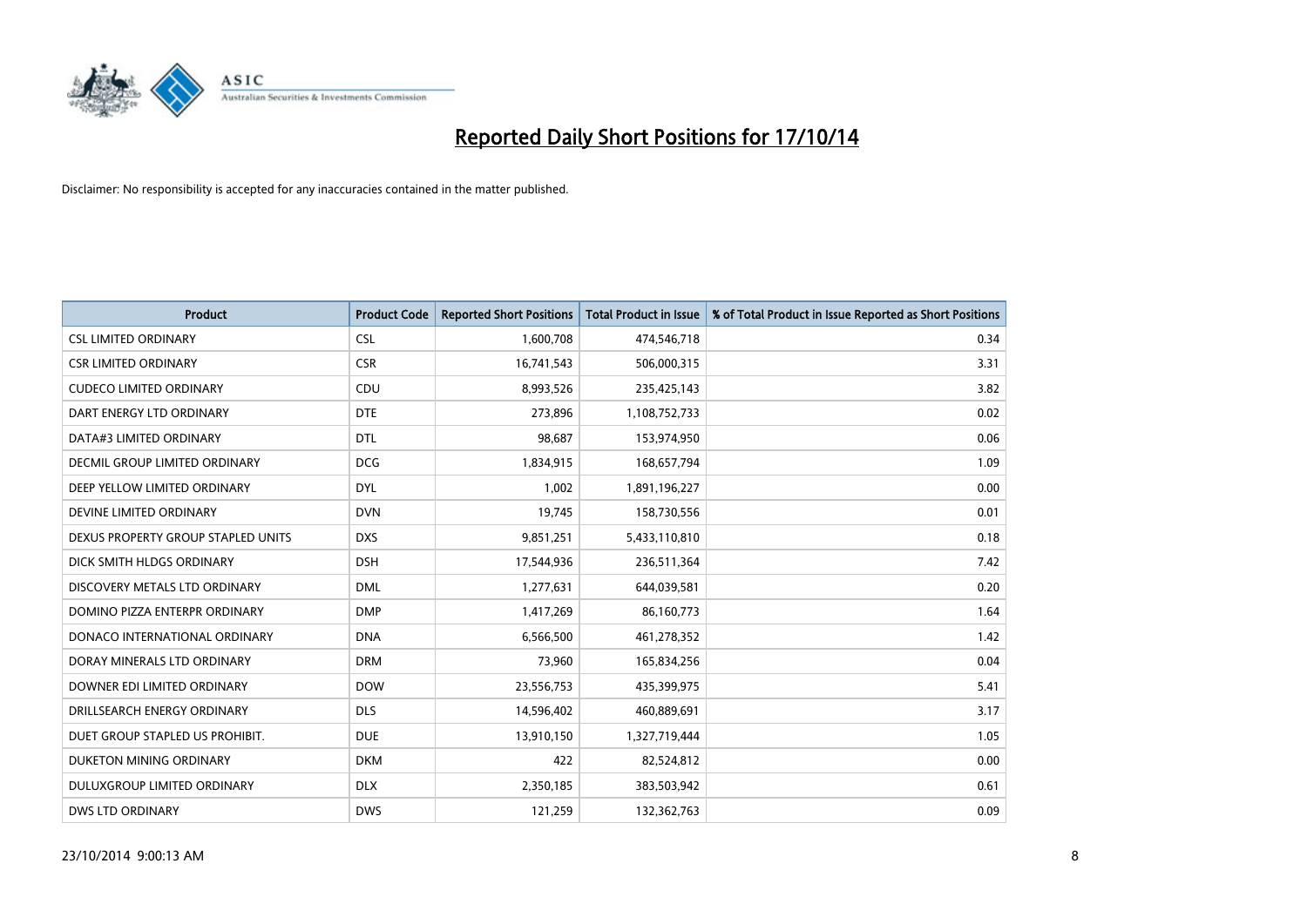

| <b>Product</b>                         | <b>Product Code</b> | <b>Reported Short Positions</b> | <b>Total Product in Issue</b> | % of Total Product in Issue Reported as Short Positions |
|----------------------------------------|---------------------|---------------------------------|-------------------------------|---------------------------------------------------------|
| ECHO ENTERTAINMENT ORDINARY            | <b>EGP</b>          | 6,810,132                       | 825,672,730                   | 0.82                                                    |
| ELDERS LIMITED ORDINARY                | <b>ELD</b>          | 27,464,257                      | 837,232,507                   | 3.28                                                    |
| ELEMENTAL MINERALS ORDINARY            | <b>ELM</b>          | 94,536                          | 368,273,957                   | 0.03                                                    |
| <b>EMECO HOLDINGS ORDINARY</b>         | <b>EHL</b>          | 9,155,313                       | 599,675,707                   | 1.53                                                    |
| <b>ENERGY DEVELOPMENTS ORDINARY</b>    | <b>ENE</b>          | 2,505                           | 169,664,295                   | 0.00                                                    |
| ENERGY RESOURCES ORDINARY 'A'          | <b>ERA</b>          | 11,970,453                      | 517,725,062                   | 2.31                                                    |
| ENERGY WORLD CORPOR. ORDINARY          | <b>EWC</b>          | 46,888,709                      | 1,734,166,672                 | 2.70                                                    |
| ENVESTRA LIMITED ORDINARY              | ENV                 | 81,517                          | 1,796,808,474                 | 0.00                                                    |
| EQUATORIAL RES LTD ORDINARY            | EQX                 | 33                              | 122,185,353                   | 0.00                                                    |
| EQUITY TRUSTEES ORDINARY               | EQT                 | 25,284                          | 19,152,092                    | 0.13                                                    |
| ERM POWER LIMITED ORDINARY             | <b>EPW</b>          | 590,834                         | 240,826,607                   | 0.25                                                    |
| EVOLUTION MINING LTD ORDINARY          | <b>EVN</b>          | 43,586,957                      | 714,921,647                   | 6.10                                                    |
| FAIRFAX MEDIA LTD ORDINARY             | <b>FXI</b>          | 61,512,045                      | 2,351,955,725                 | 2.62                                                    |
| <b>FANTASTIC HOLDINGS ORDINARY</b>     | <b>FAN</b>          | 14,643                          | 103,068,398                   | 0.01                                                    |
| FAR LTD ORDINARY                       | <b>FAR</b>          | 10,234,571                      | 2,701,846,742                 | 0.38                                                    |
| FEDERATION CNTRES ORD/UNIT STAPLED SEC | <b>FDC</b>          | 3,112,467                       | 1,427,641,565                 | 0.22                                                    |
| FISHER & PAYKEL H. ORDINARY            | FPH                 | 5,726                           | 556,335,824                   | 0.00                                                    |
| FLEETWOOD CORP ORDINARY                | <b>FWD</b>          | 1,690,107                       | 60,679,412                    | 2.79                                                    |
| FLETCHER BUILDING ORDINARY             | <b>FBU</b>          | 2,126,972                       | 687,854,788                   | 0.31                                                    |
| <b>FLEXIGROUP LIMITED ORDINARY</b>     | FXL                 | 4,525,738                       | 304,096,060                   | 1.49                                                    |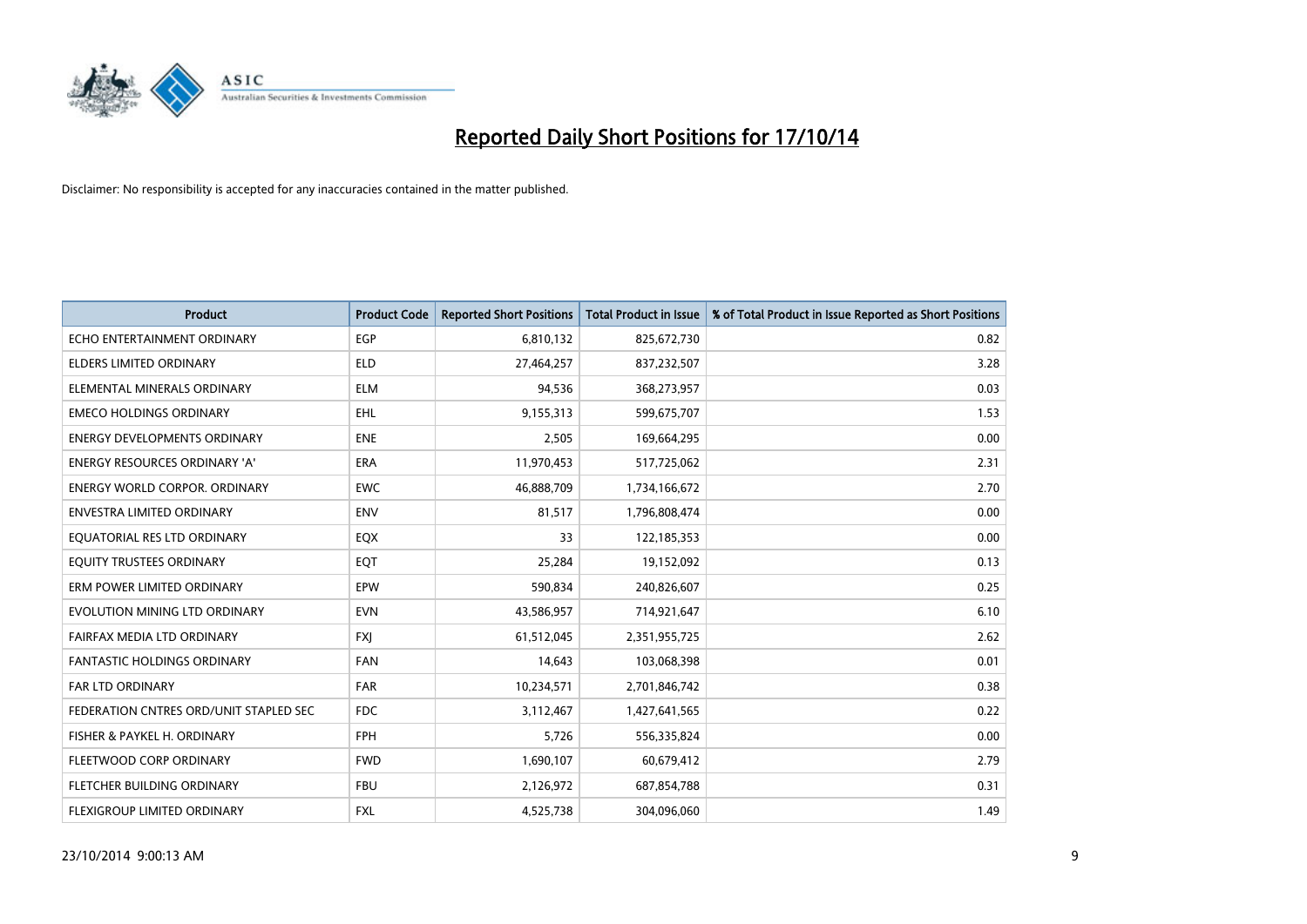

| <b>Product</b>                             | <b>Product Code</b> | <b>Reported Short Positions</b> | <b>Total Product in Issue</b> | % of Total Product in Issue Reported as Short Positions |
|--------------------------------------------|---------------------|---------------------------------|-------------------------------|---------------------------------------------------------|
| FLIGHT CENTRE TRAVEL ORDINARY              | <b>FLT</b>          | 6,383,123                       | 100,706,641                   | 6.34                                                    |
| FLINDERS MINES LTD ORDINARY                | <b>FMS</b>          | 420,990                         | 2,400,995,602                 | 0.02                                                    |
| <b>FOCUS MINERALS LTD ORDINARY</b>         | <b>FML</b>          | 11,623,883                      | 9,137,375,877                 | 0.13                                                    |
| FOLKESTONE EDU TRUST UNITS                 | <b>FET</b>          | 647,348                         | 205,069,661                   | 0.32                                                    |
| FONTERRA SHARE FUND ORDINARY UNITS         | <b>FSF</b>          | 83                              | 119,965,742                   | 0.00                                                    |
| FORTESCUE METALS GRP ORDINARY              | <b>FMG</b>          | 277,435,415                     | 3,113,798,151                 | 8.91                                                    |
| FREEDOM FOOD LTD ORDINARY                  | <b>FNP</b>          | 49.649                          | 152,018,804                   | 0.03                                                    |
| <b>G.U.D. HOLDINGS ORDINARY</b>            | GUD                 | 2,453,300                       | 70,939,492                    | 3.46                                                    |
| <b>G8 EDUCATION LIMITED ORDINARY</b>       | <b>GEM</b>          | 12,202,955                      | 333,325,031                   | 3.66                                                    |
| <b>GALAXY RESOURCES ORDINARY</b>           | <b>GXY</b>          | 655,959                         | 1,064,496,654                 | 0.06                                                    |
| <b>GBST HOLDINGS ORDINARY</b>              | GBT                 | 9,914                           | 66,561,725                    | 0.01                                                    |
| <b>GDI PROPERTY GRP STAPLED SECURITIES</b> | <b>GDI</b>          | 420,566                         | 567,575,025                   | 0.07                                                    |
| <b>GENTRACK GROUP LTD ORDINARY</b>         | GTK                 | 2,923                           | 72,699,510                    | 0.00                                                    |
| <b>GENWORTH MORTGAGE ORDINARY</b>          | <b>GMA</b>          | 3,893,361                       | 650,000,000                   | 0.60                                                    |
| <b>GEODYNAMICS LIMITED ORDINARY</b>        | GDY                 | 819                             | 435,880,130                   | 0.00                                                    |
| <b>GINDALBIE METALS LTD ORDINARY</b>       | GBG                 | 34,270,962                      | 1,495,306,811                 | 2.29                                                    |
| <b>GOLD ROAD RES LTD ORDINARY</b>          | GOR                 | 775,266                         | 592,811,895                   | 0.13                                                    |
| <b>GOODMAN FIELDER, ORDINARY</b>           | <b>GFF</b>          | 8,702,683                       | 1,955,559,207                 | 0.45                                                    |
| <b>GOODMAN GROUP STAPLED</b>               | <b>GMG</b>          | 7,243,559                       | 1,745,460,061                 | 0.41                                                    |
| <b>GPT GROUP STAPLED SEC.</b>              | GPT                 | 5,241,452                       | 1,685,460,955                 | 0.31                                                    |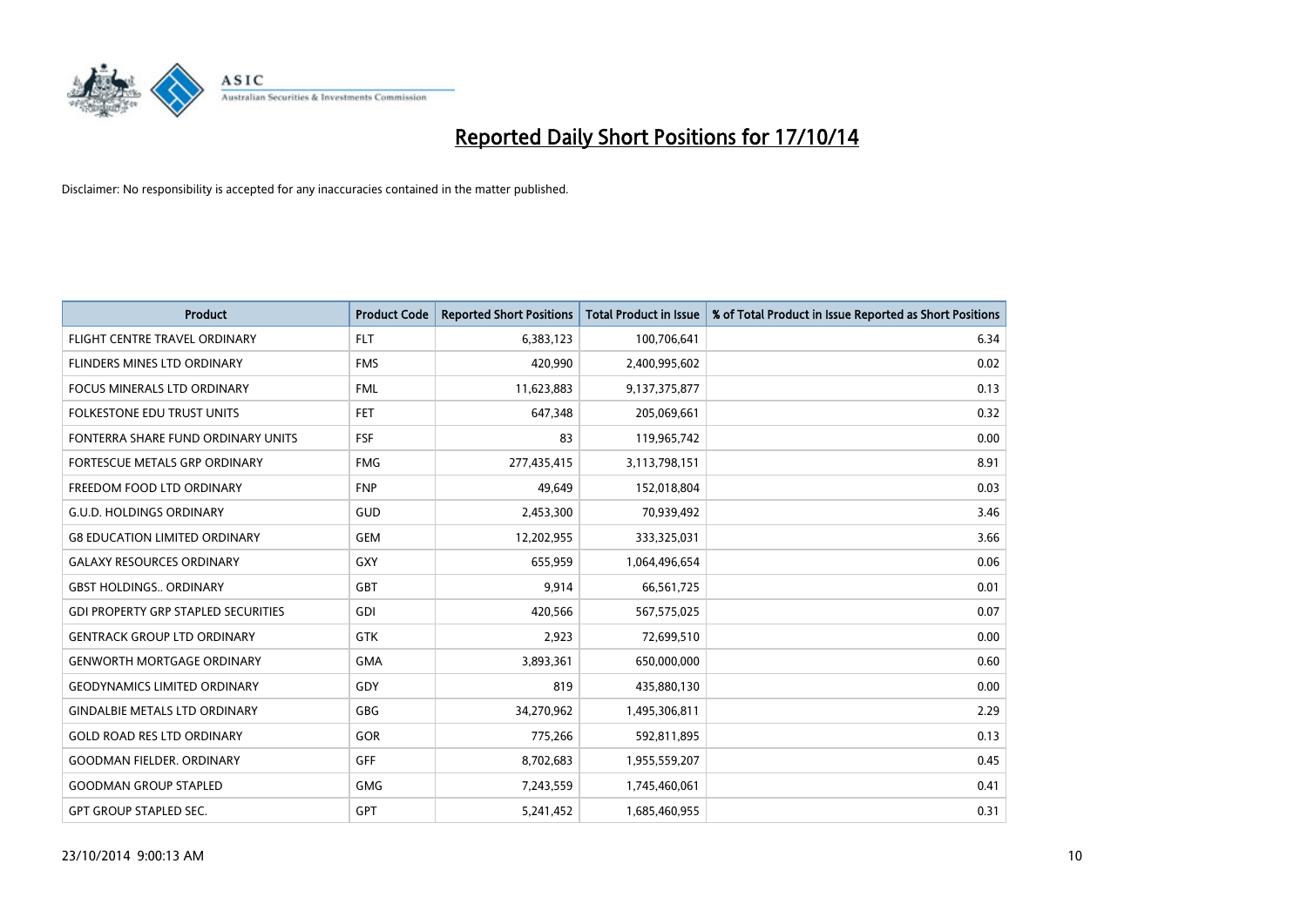

| Product                                          | <b>Product Code</b> | <b>Reported Short Positions</b> | <b>Total Product in Issue</b> | % of Total Product in Issue Reported as Short Positions |
|--------------------------------------------------|---------------------|---------------------------------|-------------------------------|---------------------------------------------------------|
| <b>GRAINCORP LIMITED A CLASS ORDINARY</b>        | <b>GNC</b>          | 9,930,754                       | 228,855,628                   | 4.34                                                    |
| <b>GRANGE RESOURCES. ORDINARY</b>                | GRR                 | 8,254,068                       | 1,157,097,869                 | 0.71                                                    |
| <b>GREENCROSS LIMITED ORDINARY</b>               | <b>GXL</b>          | 1,956,824                       | 111,447,503                   | 1.76                                                    |
| <b>GREENLAND MIN EN LTD ORDINARY</b>             | GGG                 | 588,337                         | 669,389,552                   | 0.09                                                    |
| <b>GREENLAND MIN EN LTD RIGHTS 26-JUN-14</b>     | GGGR                | 3,842                           | 88,685,050                    | 0.00                                                    |
| <b>GROWTHPOINT PROPERTY ORD/UNIT STAPLED SEC</b> | GOZ                 | 2,808,275                       | 554,562,240                   | 0.51                                                    |
| <b>GRYPHON MINERALS LTD ORDINARY</b>             | <b>GRY</b>          | 2,289,277                       | 401,115,935                   | 0.57                                                    |
| <b>GUILDFORD COAL LTD ORDINARY</b>               | <b>GUF</b>          | 552,501                         | 845,201,985                   | 0.07                                                    |
| <b>GWA GROUP LTD ORDINARY</b>                    | <b>GWA</b>          | 14,436,189                      | 306,533,770                   | 4.71                                                    |
| <b>HARVEY NORMAN ORDINARY</b>                    | <b>HVN</b>          | 39,911,866                      | 1,062,316,784                 | 3.76                                                    |
| HEALTHSCOPE LIMITED. ORDINARY                    | <b>HSO</b>          | 3,922,202                       | 1,732,094,838                 | 0.23                                                    |
| <b>HENDERSON GROUP CDI 1:1</b>                   | <b>HGG</b>          | 5,238,699                       | 743,750,462                   | 0.70                                                    |
| HFA HOLDINGS LIMITED ORDINARY                    | <b>HFA</b>          | 3,809                           | 162,147,897                   | 0.00                                                    |
| HIGHLANDS PACIFIC ORDINARY                       | HIG                 | 3,153                           | 918,694,336                   | 0.00                                                    |
| HILLGROVE RES LTD ORDINARY                       | <b>HGO</b>          | 97,485                          | 147,711,123                   | 0.07                                                    |
| HILLS LTD ORDINARY                               | <b>HIL</b>          | 1,055,418                       | 232,828,103                   | 0.45                                                    |
| HORIZON OIL LIMITED ORDINARY                     | <b>HZN</b>          | 34,913,072                      | 1,301,981,265                 | 2.68                                                    |
| <b>ICAR ASIA LTD ORDINARY</b>                    | ICQ                 | 244,016                         | 193,188,846                   | 0.13                                                    |
| <b>ICON ENERGY LIMITED ORDINARY</b>              | <b>ICN</b>          | 100,000                         | 615,774,351                   | 0.02                                                    |
| <b>IINET LIMITED ORDINARY</b>                    | <b>IIN</b>          | 7,923,440                       | 162, 163, 526                 | 4.89                                                    |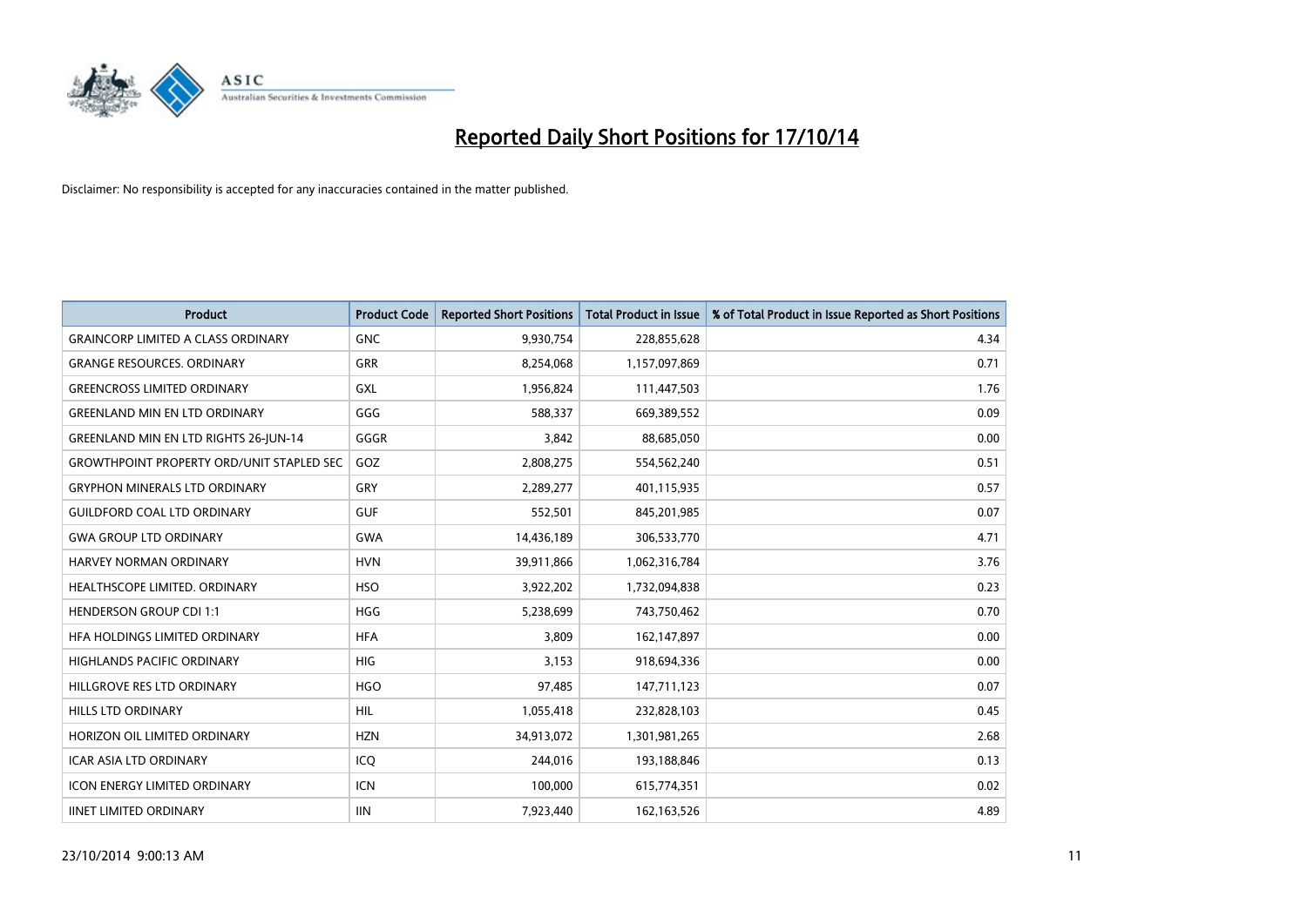

| <b>Product</b>                                | <b>Product Code</b> | <b>Reported Short Positions</b> | <b>Total Product in Issue</b> | % of Total Product in Issue Reported as Short Positions |
|-----------------------------------------------|---------------------|---------------------------------|-------------------------------|---------------------------------------------------------|
| <b>ILUKA RESOURCES ORDINARY</b>               | <b>ILU</b>          | 36,847,344                      | 418,700,517                   | 8.80                                                    |
| <b>IMDEX LIMITED ORDINARY</b>                 | <b>IMD</b>          | 2,921,383                       | 216,203,136                   | 1.35                                                    |
| <b>IMX RESOURCES LTD ORDINARY</b>             | <b>IXR</b>          | $\mathbf{1}$                    | 507,497,146                   | 0.00                                                    |
| <b>INCITEC PIVOT ORDINARY</b>                 | IPL                 | 39,398,946                      | 1,654,998,197                 | 2.38                                                    |
| <b>INDEPENDENCE GROUP ORDINARY</b>            | <b>IGO</b>          | 590,079                         | 234,256,573                   | 0.25                                                    |
| <b>INDOPHIL RESOURCES ORDINARY</b>            | <b>IRN</b>          | 4,337,246                       | 1,203,146,194                 | 0.36                                                    |
| <b>INDUSTRIA REIT STAPLED</b>                 | <b>IDR</b>          | 286,815                         | 125,000,001                   | 0.23                                                    |
| <b>INFIGEN ENERGY STAPLED SECURITIES</b>      | <b>IFN</b>          | 3,142,687                       | 767,887,581                   | 0.41                                                    |
| <b>INFOMEDIA LTD ORDINARY</b>                 | <b>IFM</b>          | 937,980                         | 306,954,355                   | 0.31                                                    |
| <b>INGENIA GROUP STAPLED SECURITIES</b>       | <b>INA</b>          | 4,197,130                       | 845,677,627                   | 0.50                                                    |
| INSURANCE AUSTRALIA ORDINARY                  | IAG                 | 12,771,235                      | 2,341,618,048                 | 0.55                                                    |
| <b>INTREPID MINES ORDINARY</b>                | <b>IAU</b>          | 4,437,961                       | 557,577,524                   | 0.80                                                    |
| <b>INVESTA OFFICE FUND STAPLED SECURITIES</b> | <b>IOF</b>          | 960,410                         | 614,047,458                   | 0.16                                                    |
| <b>INVOCARE LIMITED ORDINARY</b>              | <b>IVC</b>          | 5,139,613                       | 110,030,298                   | 4.67                                                    |
| <b>IOOF HOLDINGS LTD ORDINARY</b>             | IFL                 | 9,909,048                       | 300,133,752                   | 3.30                                                    |
| <b>IPROPERTY GROUP LTD ORDINARY</b>           | <b>IPP</b>          | 944,180                         | 181,703,204                   | 0.52                                                    |
| <b>IRESS LIMITED ORDINARY</b>                 | <b>IRE</b>          | 5,780,277                       | 159,097,319                   | 3.63                                                    |
| <b>ISELECT LTD ORDINARY</b>                   | <b>ISU</b>          | 903,868                         | 260,889,894                   | 0.35                                                    |
| <b>ISENTIA GROUP LTD ORDINARY</b>             | <b>ISD</b>          | 456,684                         | 200,000,001                   | 0.23                                                    |
| <b>ISENTRIC LTD. ORDINARY</b>                 | ICU                 | 222,103                         | 76,746,962                    | 0.29                                                    |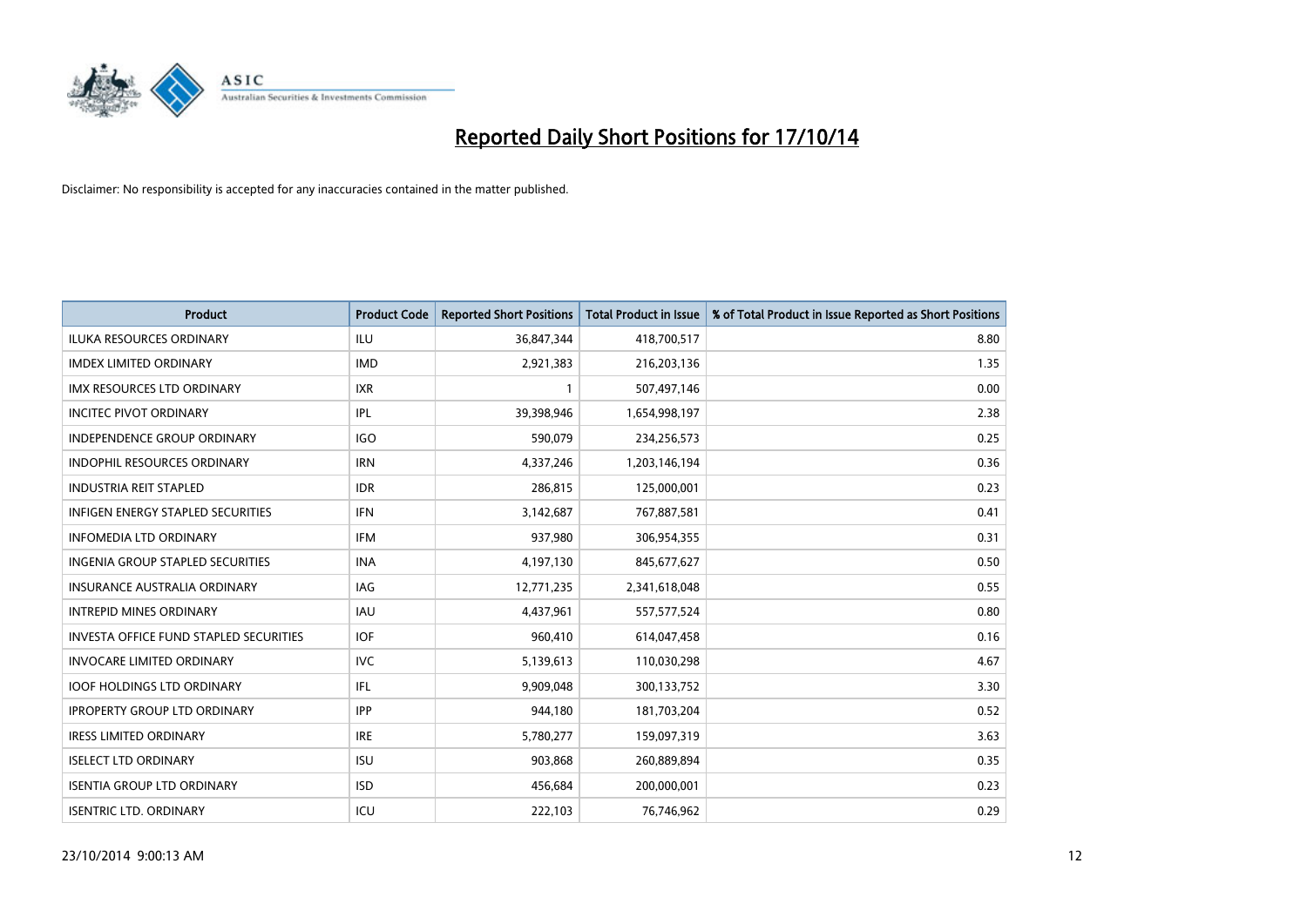

| Product                                   | <b>Product Code</b> | <b>Reported Short Positions</b> | <b>Total Product in Issue</b> | % of Total Product in Issue Reported as Short Positions |
|-------------------------------------------|---------------------|---------------------------------|-------------------------------|---------------------------------------------------------|
| ISHS ASIA 50 ETF CDI 1:1                  | <b>IAA</b>          | 7,070                           | 1,700,000                     | 0.42                                                    |
| <b>ISONEA LIMITED ORDINARY</b>            | <b>ISN</b>          | 21,623                          | 281,588,816                   | 0.01                                                    |
| JAMES HARDIE INDUST CHESS DEPOSITARY INT  | <b>IHX</b>          | 6,657,809                       | 444,925,946                   | 1.50                                                    |
| <b>JAPARA HEALTHCARE LT ORDINARY</b>      | <b>IHC</b>          | 7,022,179                       | 263,046,592                   | 2.67                                                    |
| <b>IB HI-FI LIMITED ORDINARY</b>          | <b>IBH</b>          | 12,202,221                      | 98,947,309                    | 12.33                                                   |
| <b>KAGARA LTD ORDINARY</b>                | KZL                 | 34,720                          | 798,953,117                   | 0.00                                                    |
| KAROON GAS AUSTRALIA ORDINARY             | <b>KAR</b>          | 22,795,849                      | 255,997,690                   | 8.90                                                    |
| KATHMANDU HOLD LTD ORDINARY               | <b>KMD</b>          | 3,795,482                       | 201,318,944                   | 1.89                                                    |
| <b>KBL MINING LIMITED ORDINARY</b>        | KBL                 | 1.820                           | 393,535,629                   | 0.00                                                    |
| KINGSGATE CONSOLID. ORDINARY              | <b>KCN</b>          | 19,770,560                      | 223,584,937                   | 8.84                                                    |
| KINGSROSE MINING LTD ORDINARY             | <b>KRM</b>          | 426,348                         | 358,611,493                   | 0.12                                                    |
| <b>KOGI IRON LTD ORDINARY</b>             | <b>KFE</b>          | 2,192,098                       | 376,669,836                   | 0.58                                                    |
| LEIGHTON HOLDINGS ORDINARY                | LEI                 | 5,408,688                       | 338,503,563                   | 1.60                                                    |
| LEND LEASE GROUP UNIT/ORD STAPLED         | LLC                 | 2,736,909                       | 579,596,726                   | 0.47                                                    |
| LIQUEFIED NATURAL ORDINARY                | <b>LNG</b>          | 8,725,290                       | 461,402,201                   | 1.89                                                    |
| LONESTAR RESO LTD ORDINARY                | <b>LNR</b>          | 1,173,940                       | 752,187,211                   | 0.16                                                    |
| LUCAPA DIAMOND LTD ORDINARY               | <b>LOM</b>          | 41,467                          | 181,844,946                   | 0.02                                                    |
| LYNAS CORPORATION ORDINARY                | <b>LYC</b>          | 144,052,412                     | 2,483,806,217                 | 5.80                                                    |
| <b>LYNAS CORPORATION RIGHTS 13-OCT-14</b> | <b>LYCR</b>         | 1,169,234                       | 887,071,988                   | 0.13                                                    |
| <b>M2 GRP LTD ORDINARY</b>                | <b>MTU</b>          | 4,383,426                       | 180,974,848                   | 2.42                                                    |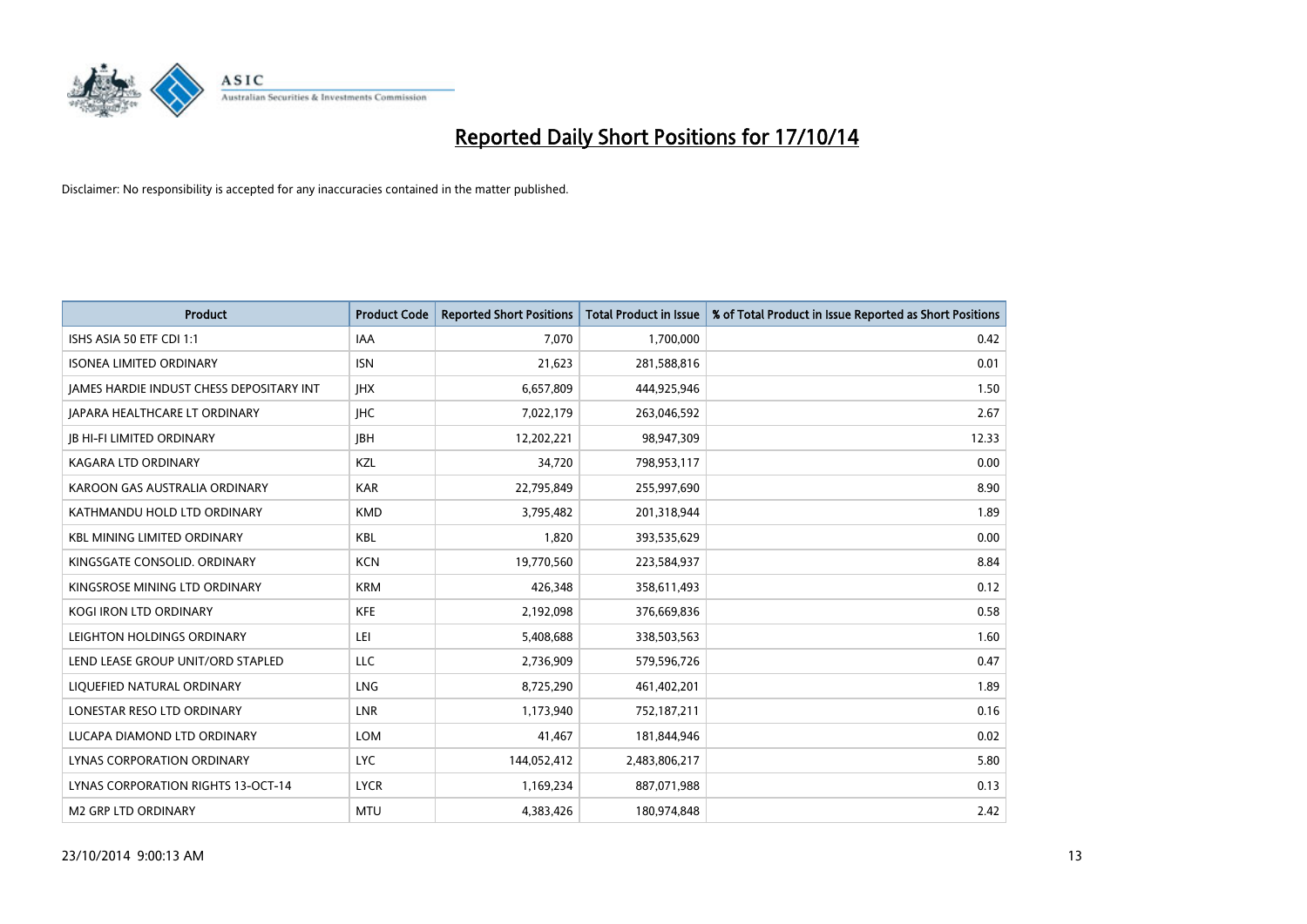

| <b>Product</b>                        | <b>Product Code</b> | <b>Reported Short Positions</b> | <b>Total Product in Issue</b> | % of Total Product in Issue Reported as Short Positions |
|---------------------------------------|---------------------|---------------------------------|-------------------------------|---------------------------------------------------------|
| <b>MACA LIMITED ORDINARY</b>          | <b>MLD</b>          | 1,059,363                       | 232,676,373                   | 0.46                                                    |
| <b>MACMAHON HOLDINGS ORDINARY</b>     | <b>MAH</b>          | 178,165                         | 1,261,699,966                 | 0.01                                                    |
| MACO ATLAS ROADS GRP ORDINARY STAPLED | <b>MQA</b>          | 4,976,399                       | 511,538,852                   | 0.97                                                    |
| MACQUARIE GROUP LTD ORDINARY          | <b>MOG</b>          | 1,027,480                       | 321,202,994                   | 0.32                                                    |
| MAGELLAN FIN GRP LTD ORDINARY         | <b>MFG</b>          | 4,582,024                       | 159,571,466                   | 2.87                                                    |
| <b>MANTRA GROUP LTD ORDINARY</b>      | <b>MTR</b>          | 298,791                         | 249,471,229                   | 0.12                                                    |
| <b>MATRIX C &amp; E LTD ORDINARY</b>  | <b>MCE</b>          | 2,571,473                       | 94,555,428                    | 2.72                                                    |
| <b>MAVERICK DRILLING ORDINARY</b>     | <b>MAD</b>          | 3,634,431                       | 544,321,602                   | 0.67                                                    |
| MAYNE PHARMA LTD ORDINARY             | <b>MYX</b>          | 11,325,931                      | 587,634,335                   | 1.93                                                    |
| MCMILLAN SHAKESPEARE ORDINARY         | <b>MMS</b>          | 1,111,727                       | 77,525,801                    | 1.43                                                    |
| MCPHERSON'S LTD ORDINARY              | <b>MCP</b>          | 10,011                          | 95,434,645                    | 0.01                                                    |
| MEDUSA MINING LTD ORDINARY            | <b>MML</b>          | 12,323,677                      | 207,794,301                   | 5.93                                                    |
| MERIDIAN ENERGY INSTALMENT RECEIPTS   | <b>MEZCA</b>        | 200,000                         | 1,255,413,626                 | 0.02                                                    |
| <b>MERMAID MARINE ORDINARY</b>        | <b>MRM</b>          | 18,105,826                      | 368,665,949                   | 4.91                                                    |
| MESOBLAST LIMITED ORDINARY            | <b>MSB</b>          | 19,614,076                      | 321,696,029                   | 6.10                                                    |
| METALS X LIMITED ORDINARY             | <b>MLX</b>          | 3,502,465                       | 1,655,826,110                 | 0.21                                                    |
| METCASH LIMITED ORDINARY              | <b>MTS</b>          | 119,416,951                     | 903,309,574                   | 13.22                                                   |
| MIGHTY RIVER POWER ORDINARY           | <b>MYT</b>          | 3,377,274                       | 1,400,012,517                 | 0.24                                                    |
| MINCOR RESOURCES NL ORDINARY          | <b>MCR</b>          | 89,467                          | 188,208,274                   | 0.05                                                    |
| MINERAL DEPOSITS ORDINARY             | <b>MDL</b>          | 1,187,487                       | 103,676,341                   | 1.15                                                    |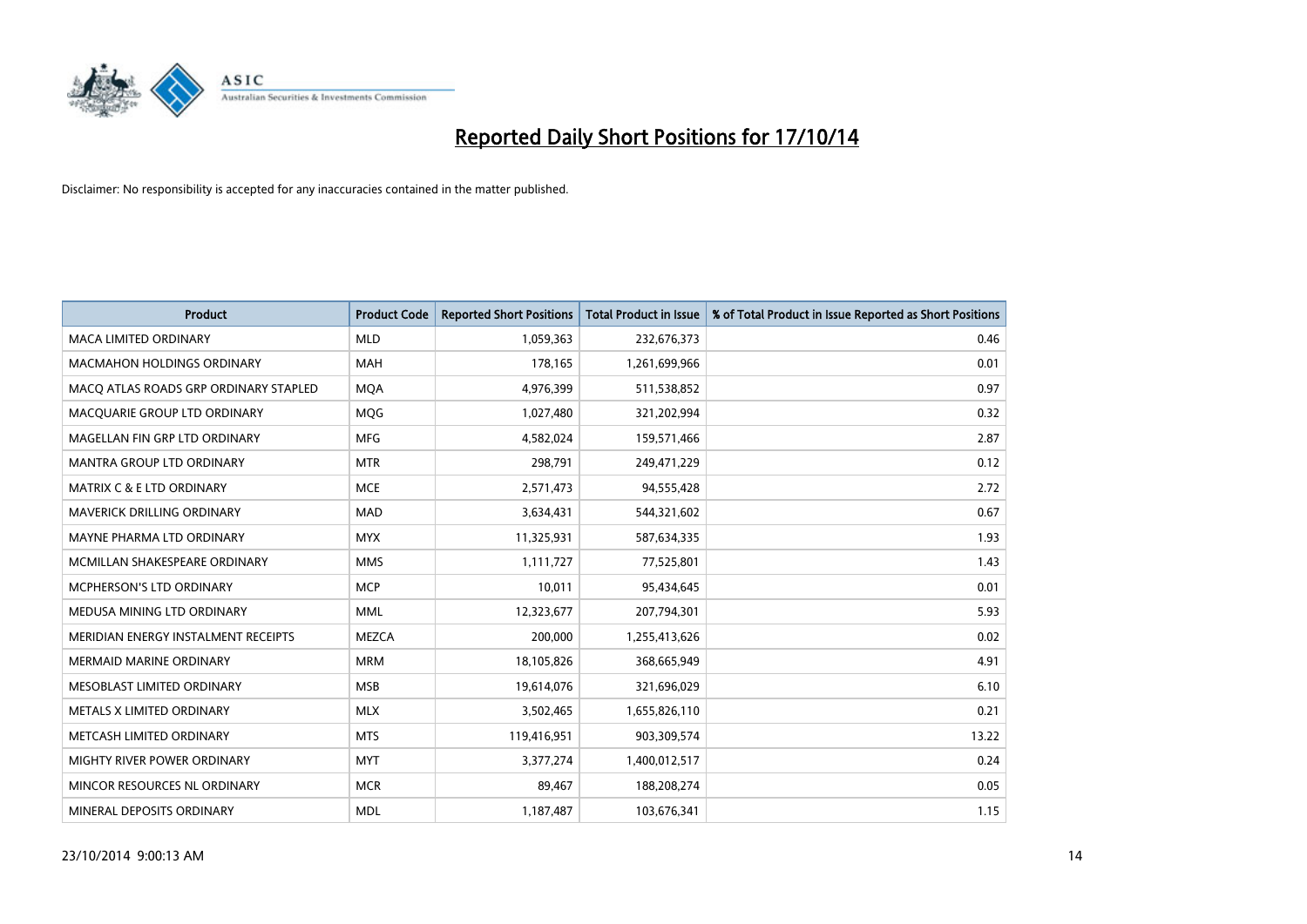

| Product                           | <b>Product Code</b> | <b>Reported Short Positions</b> | <b>Total Product in Issue</b> | % of Total Product in Issue Reported as Short Positions |
|-----------------------------------|---------------------|---------------------------------|-------------------------------|---------------------------------------------------------|
| MINERAL RESOURCES, ORDINARY       | <b>MIN</b>          | 15,877,467                      | 187,270,274                   | 8.48                                                    |
| MINT WIRELESS ORDINARY            | <b>MNW</b>          | 519,297                         | 470,372,395                   | 0.11                                                    |
| MIRABELA NICKEL LTD ORDINARY      | <b>MBN</b>          | 10                              | 929,710,216                   | 0.00                                                    |
| MIRVAC GROUP STAPLED SECURITIES   | <b>MGR</b>          | 2,644,904                       | 3,697,197,370                 | 0.07                                                    |
| MOBILE EMBRACE LTD ORDINARY       | <b>MBE</b>          | 28,000                          | 376,510,098                   | 0.01                                                    |
| MOLOPO ENERGY LTD ORDINARY        | <b>MPO</b>          | 31,118                          | 248,705,730                   | 0.01                                                    |
| MONADELPHOUS GROUP ORDINARY       | <b>MND</b>          | 7,361,486                       | 92,998,380                    | 7.92                                                    |
| MONASH IVF GROUP LTD ORDINARY     | <b>MVF</b>          | 515,302                         | 231,081,089                   | 0.22                                                    |
| MORTGAGE CHOICE LTD ORDINARY      | <b>MOC</b>          | 1,238                           | 123,879,296                   | 0.00                                                    |
| <b>MOUNT GIBSON IRON ORDINARY</b> | <b>MGX</b>          | 32,332,259                      | 1,090,805,085                 | 2.96                                                    |
| MULTIPLEX SITES SITES             | <b>MXUPA</b>        | 2,354                           | 4,500,000                     | 0.05                                                    |
| MYER HOLDINGS LTD ORDINARY        | <b>MYR</b>          | 102,270,627                     | 585,689,551                   | 17.46                                                   |
| <b>MYSTATE LIMITED ORDINARY</b>   | <b>MYS</b>          | 1,039                           | 87,283,417                    | 0.00                                                    |
| NANOSONICS LIMITED ORDINARY       | <b>NAN</b>          | 2,134,727                       | 264,332,826                   | 0.81                                                    |
| NATIONAL AUST, BANK ORDINARY      | <b>NAB</b>          | 16,560,580                      | 2,365,790,790                 | 0.70                                                    |
| NATIONAL STORAGE STAPLED          | <b>NSR</b>          | 973,751                         | 290,831,660                   | 0.33                                                    |
| NAVITAS LIMITED ORDINARY          | <b>NVT</b>          | 4,669,772                       | 376,037,813                   | 1.24                                                    |
| NEARMAP LTD ORDINARY              | <b>NEA</b>          | 1,127,171                       | 338,146,101                   | 0.33                                                    |
| NEON ENERGY LIMITED ORDINARY      | <b>NEN</b>          | 140,474                         | 553,037,848                   | 0.03                                                    |
| NEW HOPE CORPORATION ORDINARY     | <b>NHC</b>          | 1,586,254                       | 830,999,449                   | 0.19                                                    |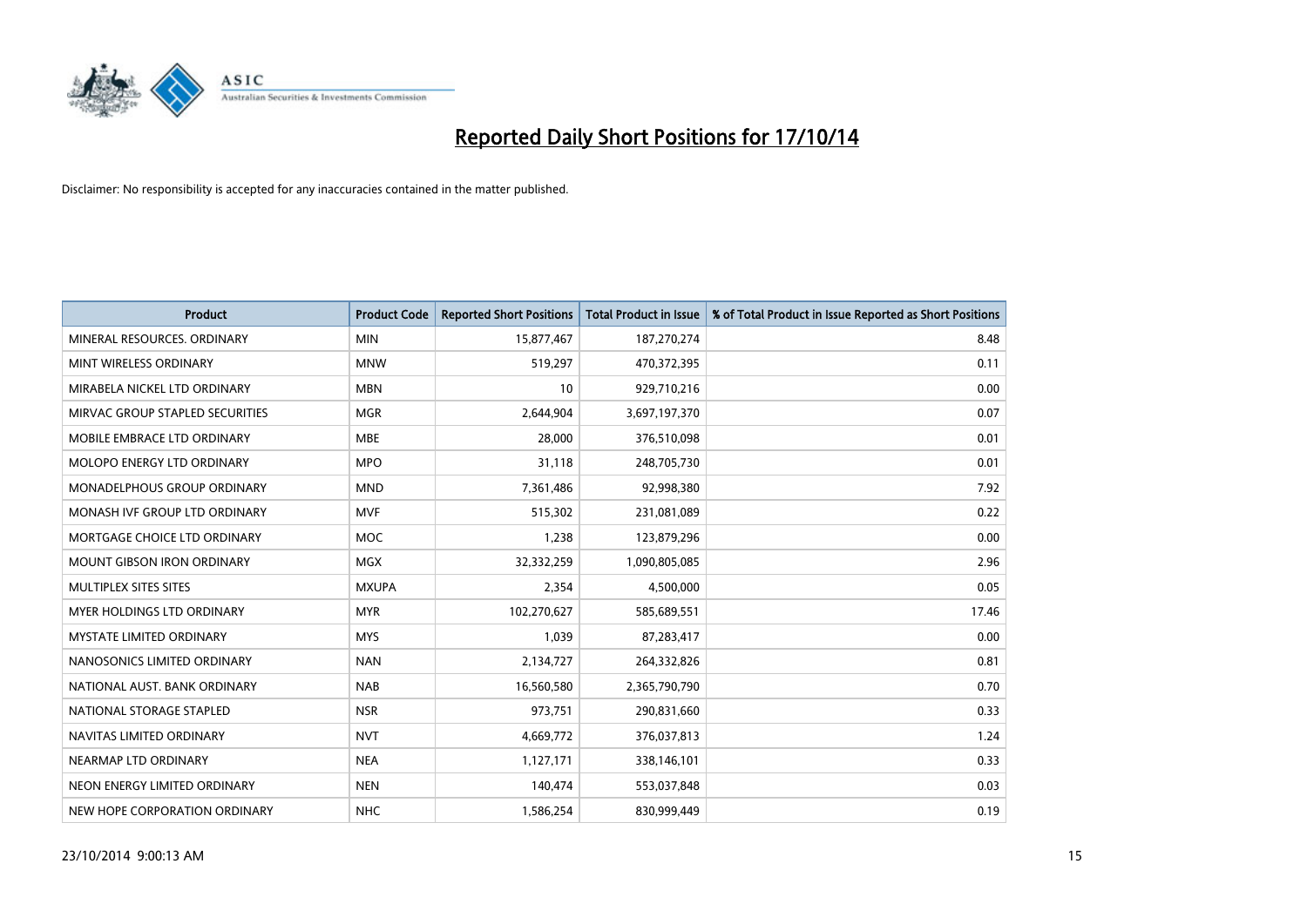

| <b>Product</b>                        | <b>Product Code</b> | <b>Reported Short Positions</b> | <b>Total Product in Issue</b> | % of Total Product in Issue Reported as Short Positions |
|---------------------------------------|---------------------|---------------------------------|-------------------------------|---------------------------------------------------------|
| NEW STANDARD ENERGY ORDINARY          | <b>NSE</b>          | 92,378                          | 386,169,603                   | 0.02                                                    |
| NEWCREST MINING ORDINARY              | <b>NCM</b>          | 9,978,303                       | 766,510,971                   | 1.30                                                    |
| NEWS CORP A NON-VOTING CDI            | <b>NWSLV</b>        | 427,741                         | 2,692,304                     | 15.89                                                   |
| NEWS CORP B VOTING CDI                | <b>NWS</b>          | 2,422,464                       | 23,433,427                    | 10.34                                                   |
| NEWSAT LIMITED ORDINARY               | <b>NWT</b>          | 7,183,138                       | 613,199,841                   | 1.17                                                    |
| NEXTDC LIMITED ORDINARY               | <b>NXT</b>          | 19,432,856                      | 193,154,486                   | 10.06                                                   |
| NEXUS ENERGY LIMITED ORDINARY         | <b>NXS</b>          | 83,983                          | 1,330,219,459                 | 0.01                                                    |
| NIB HOLDINGS LIMITED ORDINARY         | <b>NHF</b>          | 2,282,600                       | 439,004,182                   | 0.52                                                    |
| NINE ENTERTAINMENT ORDINARY           | <b>NEC</b>          | 10,708,009                      | 940,295,023                   | 1.14                                                    |
| NOBLE MINERAL RES ORDINARY            | <b>NMG</b>          | 2,365,726                       | 666,397,952                   | 0.36                                                    |
| NORTHERN IRON LTD ORDINARY            | <b>NFE</b>          | 11,392                          | 484,405,314                   | 0.00                                                    |
| NORTHERN STAR ORDINARY                | <b>NST</b>          | 12,509,352                      | 592,256,718                   | 2.11                                                    |
| NRW HOLDINGS LIMITED ORDINARY         | <b>NWH</b>          | 8,436,351                       | 278,888,011                   | 3.02                                                    |
| NUFARM LIMITED ORDINARY               | <b>NUF</b>          | 13,336,613                      | 264, 367, 746                 | 5.04                                                    |
| NUPLEX INDUSTRIES ORDINARY            | <b>NPX</b>          | 1,000                           | 198,125,827                   | 0.00                                                    |
| OCEANAGOLD CORP. CHESS DEPOSITARY INT | <b>OGC</b>          | 2,102,027                       | 301,520,186                   | 0.70                                                    |
| OIL SEARCH LTD ORDINARY               | OSH                 | 3,769,322                       | 1,522,692,587                 | 0.25                                                    |
| OM HOLDINGS LIMITED ORDINARY          | OMH                 | 58,082                          | 733,423,337                   | 0.01                                                    |
| OMI HOLDINGS LIMITED ORDINARY         | OMI                 | 27,135                          | 76,746,962                    | 0.04                                                    |
| ORBIS GOLD LTD ORDINARY               | <b>OBS</b>          | 10,000                          | 249,886,056                   | 0.00                                                    |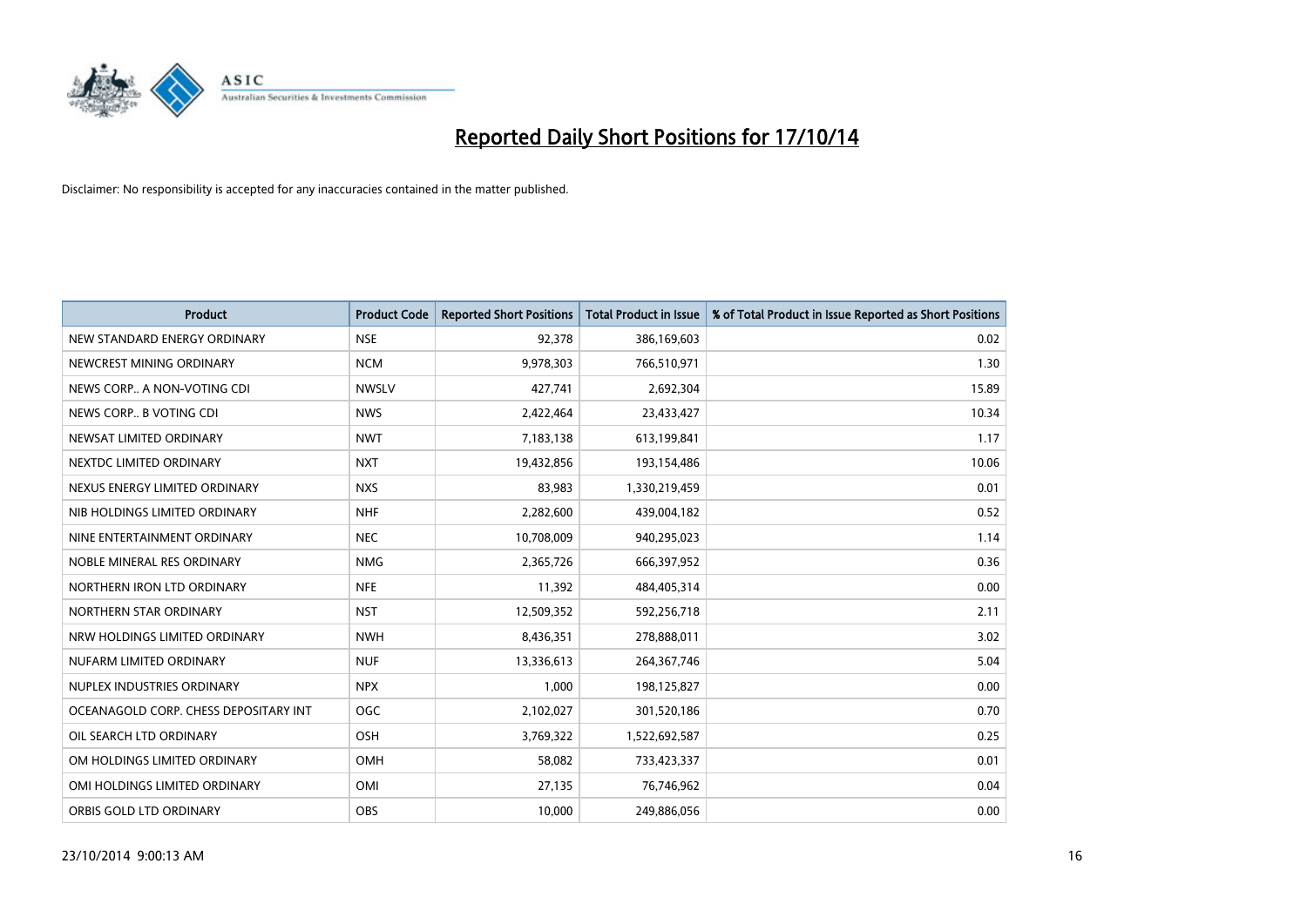

| <b>Product</b>                | <b>Product Code</b> | <b>Reported Short Positions</b> | <b>Total Product in Issue</b> | % of Total Product in Issue Reported as Short Positions |
|-------------------------------|---------------------|---------------------------------|-------------------------------|---------------------------------------------------------|
| ORICA LIMITED ORDINARY        | ORI                 | 17,844,386                      | 372,743,291                   | 4.79                                                    |
| ORIGIN ENERGY ORDINARY        | <b>ORG</b>          | 8,850,107                       | 1,106,271,529                 | 0.80                                                    |
| OROCOBRE LIMITED ORDINARY     | <b>ORE</b>          | 2,349,456                       | 132,041,911                   | 1.78                                                    |
| ORORA LIMITED ORDINARY        | <b>ORA</b>          | 9,150,419                       | 1,206,684,923                 | 0.76                                                    |
| OROTONGROUP LIMITED ORDINARY  | ORL                 | 248,525                         | 40,880,902                    | 0.61                                                    |
| OZ MINERALS ORDINARY          | OZL                 | 15,622,025                      | 303,470,022                   | 5.15                                                    |
| OZFOREX GROUP LTD ORDINARY    | <b>OFX</b>          | 8,870,284                       | 240,000,000                   | 3.70                                                    |
| PACIFIC BRANDS ORDINARY       | <b>PBG</b>          | 63,805,157                      | 917,226,291                   | 6.96                                                    |
| PACT GROUP HLDGS LTD ORDINARY | <b>PGH</b>          | 2,815,759                       | 294,097,961                   | 0.96                                                    |
| PALADIN ENERGY LTD ORDINARY   | <b>PDN</b>          | 107,925,517                     | 964,894,574                   | 11.19                                                   |
| PANAUST LIMITED ORDINARY      | <b>PNA</b>          | 117,824                         | 636,599,496                   | 0.02                                                    |
| PANORAMIC RESOURCES ORDINARY  | PAN                 | 2,320                           | 322,275,824                   | 0.00                                                    |
| PANTERRA GOLD LTD ORDINARY    | PGI                 | $\mathbf{1}$                    | 822,241,166                   | 0.00                                                    |
| PAPERLINX LIMITED ORDINARY    | <b>PPX</b>          | 44,675                          | 665, 181, 261                 | 0.01                                                    |
| PAPILLON RES LTD ORDINARY     | PIR                 | 112,616                         | 356,976,210                   | 0.03                                                    |
| PATTIES FOODS LTD ORDINARY    | PFL                 | 9,001                           | 139,144,338                   | 0.01                                                    |
| PEET LIMITED ORDINARY         | <b>PPC</b>          | 52,444                          | 434,682,005                   | 0.01                                                    |
| PERPETUAL LIMITED ORDINARY    | PPT                 | 1,153,288                       | 46,574,426                    | 2.48                                                    |
| PERSEUS MINING LTD ORDINARY   | PRU                 | 22,650,892                      | 526,656,401                   | 4.30                                                    |
| PHARMAXIS LTD ORDINARY        | <b>PXS</b>          | 501,000                         | 309,637,849                   | 0.16                                                    |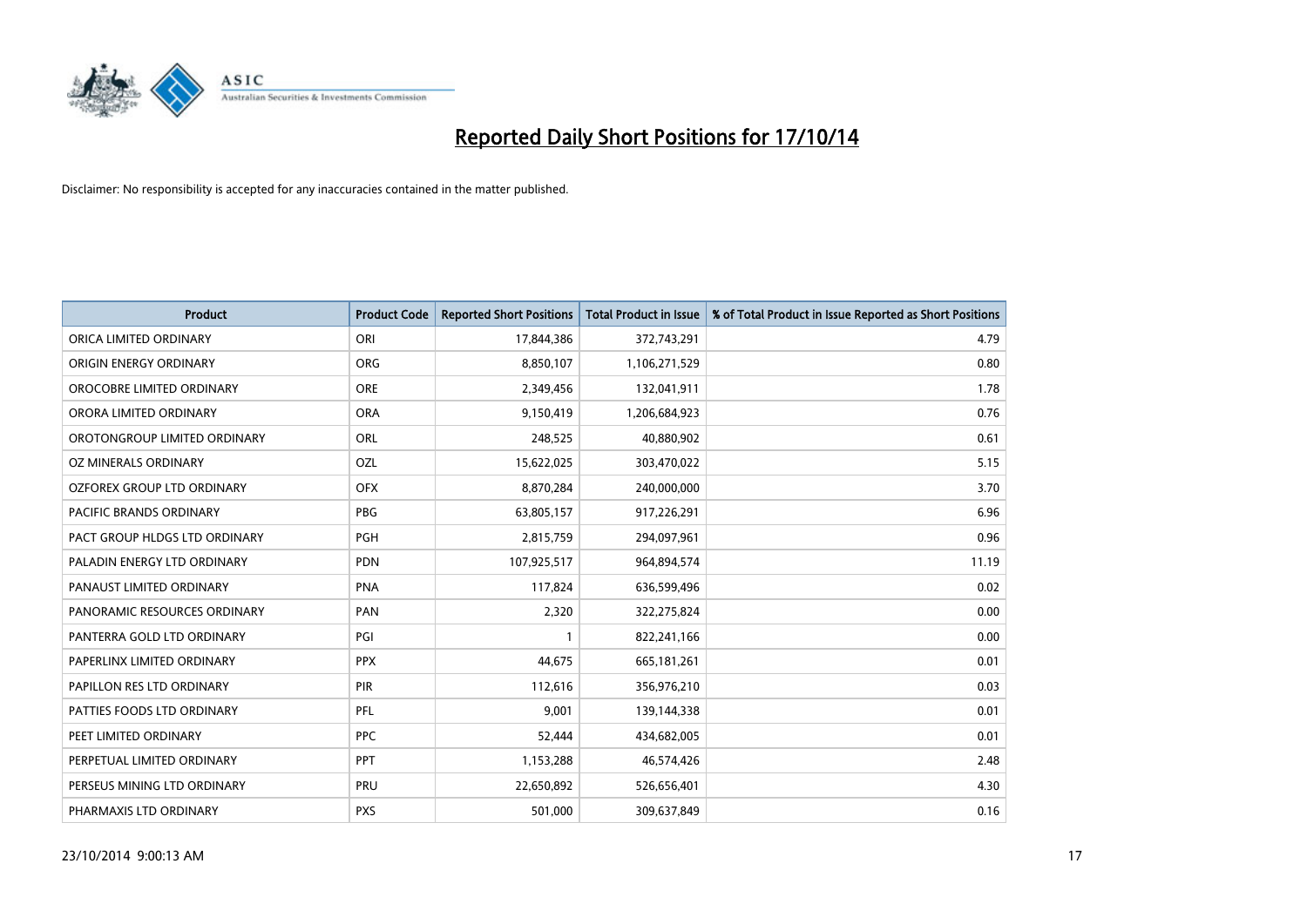

| <b>Product</b>                    | <b>Product Code</b> | <b>Reported Short Positions</b> | Total Product in Issue | % of Total Product in Issue Reported as Short Positions |
|-----------------------------------|---------------------|---------------------------------|------------------------|---------------------------------------------------------|
| PHOSPHAGENICS LTD. ORDINARY       | POH                 | 43.750                          | 1,261,965,957          | 0.00                                                    |
| PLATINUM ASSET ORDINARY           | <b>PTM</b>          | 3,259,839                       | 580,536,282            | 0.56                                                    |
| PLATINUM AUSTRALIA ORDINARY       | <b>PLA</b>          | 836,027                         | 504,968,043            | 0.17                                                    |
| PMP LIMITED ORDINARY              | <b>PMP</b>          | 27,581                          | 323,781,124            | 0.01                                                    |
| PRANA BIOTECHNOLOGY ORDINARY      | PBT                 | 2,918,708                       | 488,936,960            | 0.60                                                    |
| PREMIER INVESTMENTS ORDINARY      | <b>PMV</b>          | 286,543                         | 155,714,874            | 0.18                                                    |
| PRIMA BIOMED LTD ORDINARY         | <b>PRR</b>          | 132,361                         | 1,258,301,929          | 0.01                                                    |
| PRIMARY HEALTH CARE ORDINARY      | <b>PRY</b>          | 24,138,404                      | 512,130,550            | 4.71                                                    |
| PRIME MEDIA GRP LTD ORDINARY      | <b>PRT</b>          | 1,599,921                       | 366,330,303            | 0.44                                                    |
| PROGRAMMED ORDINARY               | <b>PRG</b>          | 252,427                         | 118,651,911            | 0.21                                                    |
| PURA VIDA ENERGY NL ORDINARY      | <b>PVD</b>          | 4,996                           | 129,430,698            | 0.00                                                    |
| <b>QANTAS AIRWAYS ORDINARY</b>    | QAN                 | 37,757,379                      | 2,196,330,250          | 1.72                                                    |
| OBE INSURANCE GROUP ORDINARY      | <b>OBE</b>          | 26,153,516                      | 1,364,945,301          | 1.92                                                    |
| ORXPHARMA LTD ORDINARY            | <b>QRX</b>          | 30,750                          | 164,190,969            | 0.02                                                    |
| <b>QUBE HOLDINGS LTD ORDINARY</b> | <b>QUB</b>          | 3,845,882                       | 1,054,428,076          | 0.36                                                    |
| RAMSAY HEALTH CARE ORDINARY       | <b>RHC</b>          | 812,890                         | 202,081,252            | 0.40                                                    |
| RCG CORPORATION LTD ORDINARY      | <b>RCG</b>          | 237,928                         | 263,808,625            | 0.09                                                    |
| <b>RCR TOMLINSON ORDINARY</b>     | <b>RCR</b>          | 651,332                         | 139,000,806            | 0.47                                                    |
| <b>REA GROUP ORDINARY</b>         | <b>REA</b>          | 1,533,590                       | 131,714,699            | 1.16                                                    |
| RECALL HOLDINGS LTD ORDINARY      | <b>REC</b>          | 8,680,062                       | 313,149,677            | 2.77                                                    |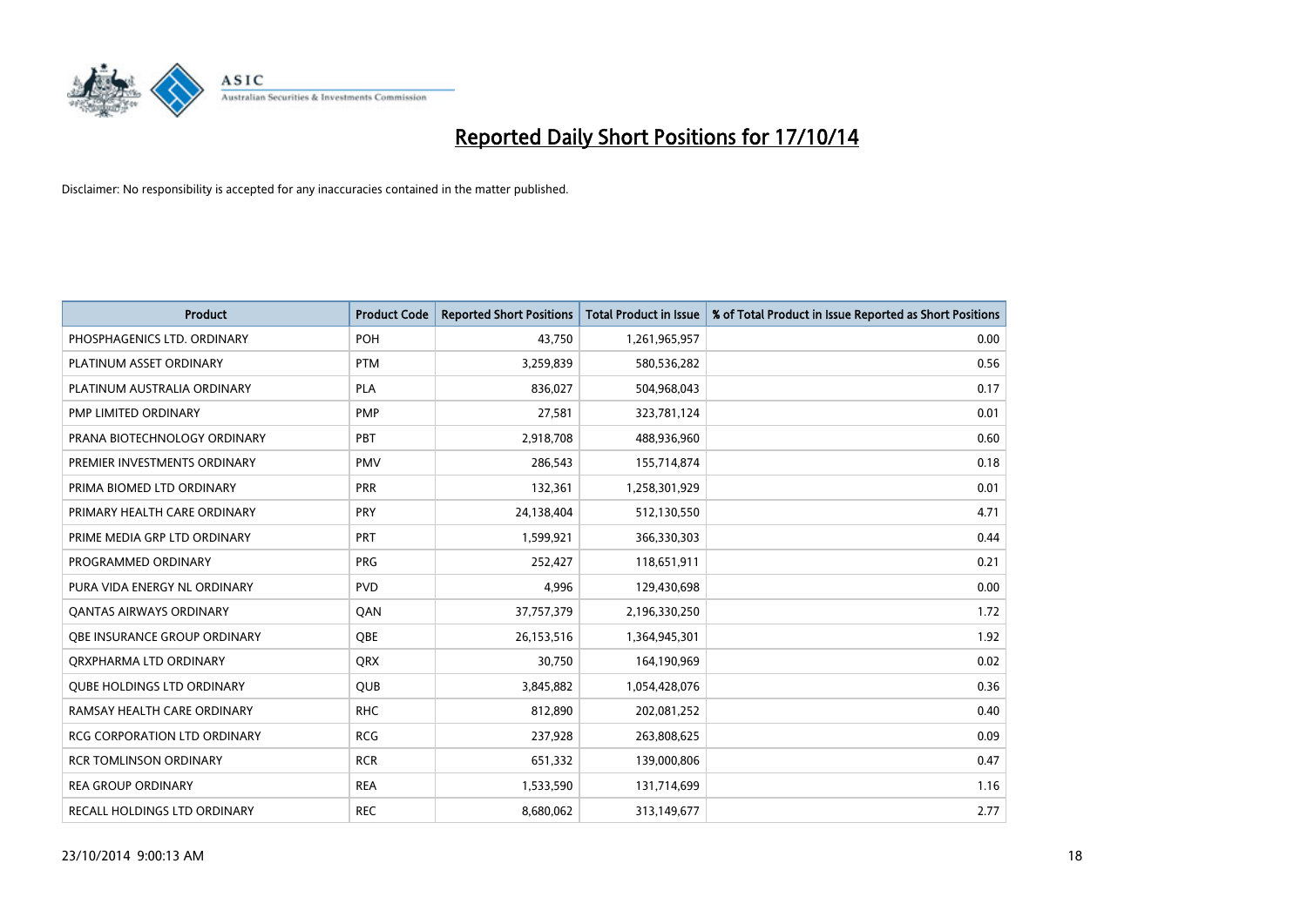

| <b>Product</b>                  | <b>Product Code</b> | <b>Reported Short Positions</b> | <b>Total Product in Issue</b> | % of Total Product in Issue Reported as Short Positions |
|---------------------------------|---------------------|---------------------------------|-------------------------------|---------------------------------------------------------|
| <b>RECKON LIMITED ORDINARY</b>  | <b>RKN</b>          | 1,365,593                       | 112,084,762                   | 1.22                                                    |
| RED 5 LIMITED ORDINARY          | <b>RED</b>          | 174,740                         | 759,451,008                   | 0.02                                                    |
| <b>RED FORK ENERGY ORDINARY</b> | <b>RFE</b>          | 318,694                         | 501,051,719                   | 0.06                                                    |
| REDBANK ENERGY LTD ORDINARY     | <b>AEI</b>          | 13                              | 786,287                       | 0.00                                                    |
| REED RESOURCES LTD ORDINARY     | <b>RDR</b>          | 2,000                           | 499,453,895                   | 0.00                                                    |
| <b>REGIS RESOURCES ORDINARY</b> | <b>RRL</b>          | 48,990,168                      | 499,781,595                   | 9.80                                                    |
| RESMED INC CDI 10:1             | <b>RMD</b>          | 34,459,220                      | 1,403,045,440                 | 2.46                                                    |
| RESOLUTE MINING ORDINARY        | <b>RSG</b>          | 10,448,952                      | 641,189,223                   | 1.63                                                    |
| RESOURCE GENERATION ORDINARY    | <b>RES</b>          | 1,220                           | 581,380,338                   | 0.00                                                    |
| RETAIL FOOD GROUP ORDINARY      | <b>RFG</b>          | 9,994,168                       | 146,046,559                   | 6.84                                                    |
| REX MINERALS LIMITED ORDINARY   | <b>RXM</b>          | 1,123,056                       | 220,519,784                   | 0.51                                                    |
| RIO TINTO LIMITED ORDINARY      | <b>RIO</b>          | 3,070,757                       | 435,758,720                   | 0.70                                                    |
| ROC OIL COMPANY ORDINARY        | <b>ROC</b>          | 3,802,299                       | 687,618,400                   | 0.55                                                    |
| <b>ROX RESOURCES ORDINARY</b>   | <b>RXL</b>          | 2,128,238                       | 849,673,095                   | 0.25                                                    |
| ROYAL WOLF HOLDINGS ORDINARY    | <b>RWH</b>          | 209,381                         | 100,387,052                   | 0.21                                                    |
| RUBIK FINANCIAL LTD. ORDINARY   | RFL                 | 69,435                          | 340,999,914                   | 0.02                                                    |
| RUNGEPINCOCKMINARCO ORDINARY    | <b>RUL</b>          | 8,667                           | 177,653,062                   | 0.00                                                    |
| SAI GLOBAL LIMITED ORDINARY     | SAI                 | 324,916                         | 211,726,802                   | 0.15                                                    |
| SALMAT LIMITED ORDINARY         | <b>SLM</b>          | 101,122                         | 159,812,799                   | 0.06                                                    |
| SAMSON OIL & GAS LTD ORDINARY   | SSN                 | 16,955,880                      | 2,837,780,958                 | 0.60                                                    |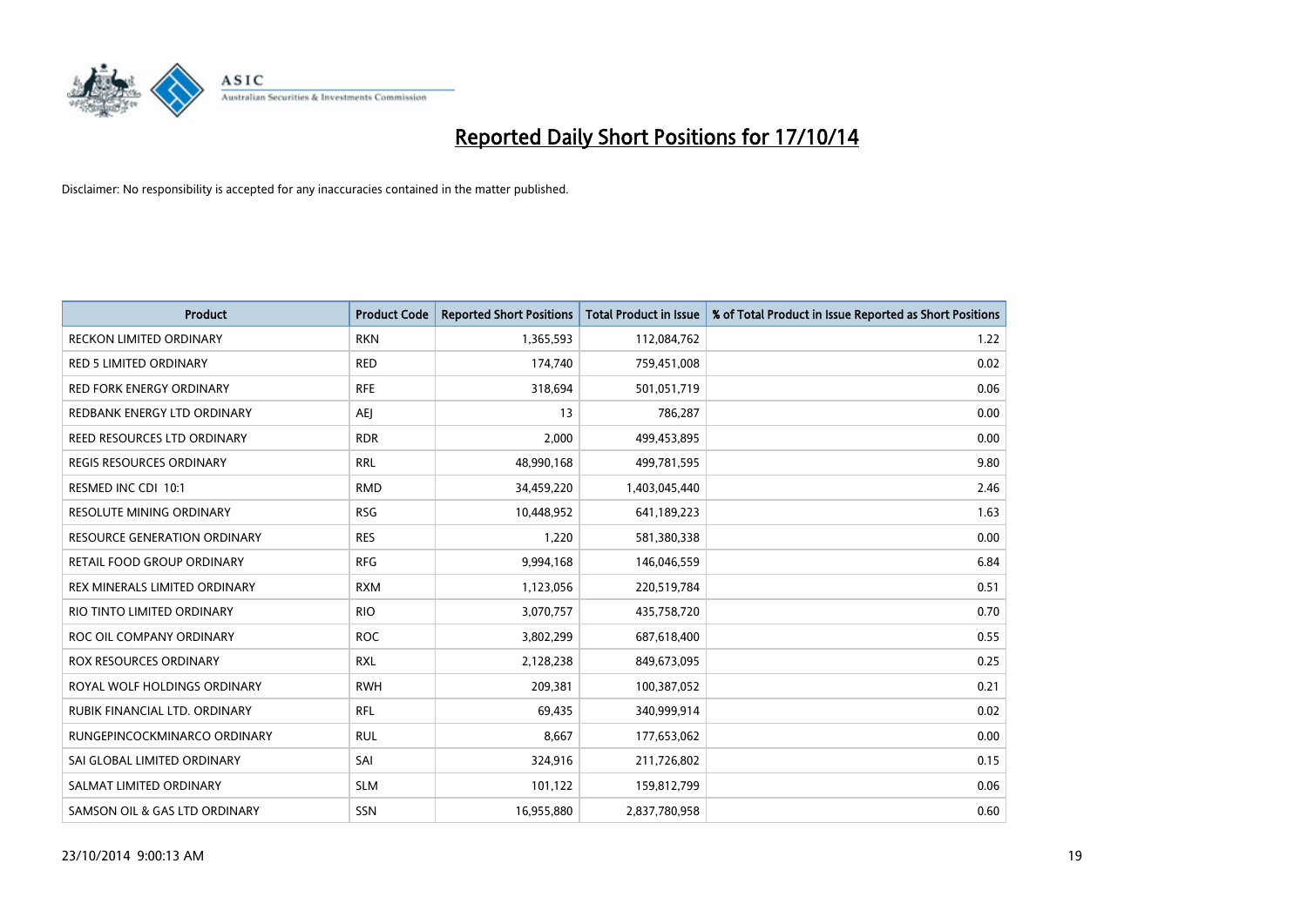

| <b>Product</b>                           | <b>Product Code</b> | <b>Reported Short Positions</b> | <b>Total Product in Issue</b> | % of Total Product in Issue Reported as Short Positions |
|------------------------------------------|---------------------|---------------------------------|-------------------------------|---------------------------------------------------------|
| SANDFIRE RESOURCES ORDINARY              | <b>SFR</b>          | 3,055,738                       | 155,640,968                   | 1.96                                                    |
| SANTOS LTD ORDINARY                      | <b>STO</b>          | 6,641,701                       | 982,256,131                   | 0.68                                                    |
| SARACEN MINERAL ORDINARY                 | <b>SAR</b>          | 3,430,008                       | 792,784,738                   | 0.43                                                    |
| SCA PROPERTY GROUP STAPLED SECURITIES    | SCP                 | 20,383,536                      | 648,628,320                   | 3.14                                                    |
| <b>SCENTRE GRP STAPLED</b>               | <b>SCG</b>          | 29,663,439                      | 5,324,296,678                 | 0.56                                                    |
| SEDGMAN LIMITED ORDINARY                 | <b>SDM</b>          | 1,128,550                       | 227,059,277                   | 0.50                                                    |
| SEEK LIMITED ORDINARY                    | <b>SEK</b>          | 13,356,601                      | 342,335,122                   | 3.90                                                    |
| SELECT HARVESTS ORDINARY                 | <b>SHV</b>          | 1,307,732                       | 70,541,261                    | 1.85                                                    |
| SENEX ENERGY LIMITED ORDINARY            | <b>SXY</b>          | 47,473,303                      | 1,149,657,377                 | 4.13                                                    |
| SERVCORP LIMITED ORDINARY                | SRV                 | 2,358                           | 98,432,275                    | 0.00                                                    |
| SERVICE STREAM ORDINARY                  | <b>SSM</b>          | 30                              | 386,389,873                   | 0.00                                                    |
| SEVEN GROUP HOLDINGS ORDINARY            | <b>SVW</b>          | 1,624,037                       | 302,691,886                   | 0.54                                                    |
| SEVEN WEST MEDIA LTD ORDINARY            | <b>SWM</b>          | 16,650,595                      | 999,160,872                   | 1.67                                                    |
| SG FLEET GROUP LTD ORDINARY              | SGF                 | 64,972                          | 242,691,826                   | 0.03                                                    |
| SIGMA PHARMACEUTICAL ORDINARY            | <b>SIP</b>          | 17,953,054                      | 1,108,086,575                 | 1.62                                                    |
| SILEX SYSTEMS ORDINARY                   | <b>SLX</b>          | 8,466,569                       | 170,467,339                   | 4.97                                                    |
| SILVER CHEF LIMITED ORDINARY             | SIV                 | 69,701                          | 29,640,865                    | 0.24                                                    |
| SILVER LAKE RESOURCE ORDINARY            | <b>SLR</b>          | 26,172,255                      | 503,233,971                   | 5.20                                                    |
| SIMS METAL MGMT LTD ORDINARY             | SGM                 | 14,299,543                      | 204,633,630                   | 6.99                                                    |
| SINGAPORE TELECOMM. CHESS DEPOSITARY INT | SGT                 | 3,277,972                       | 115,837,110                   | 2.83                                                    |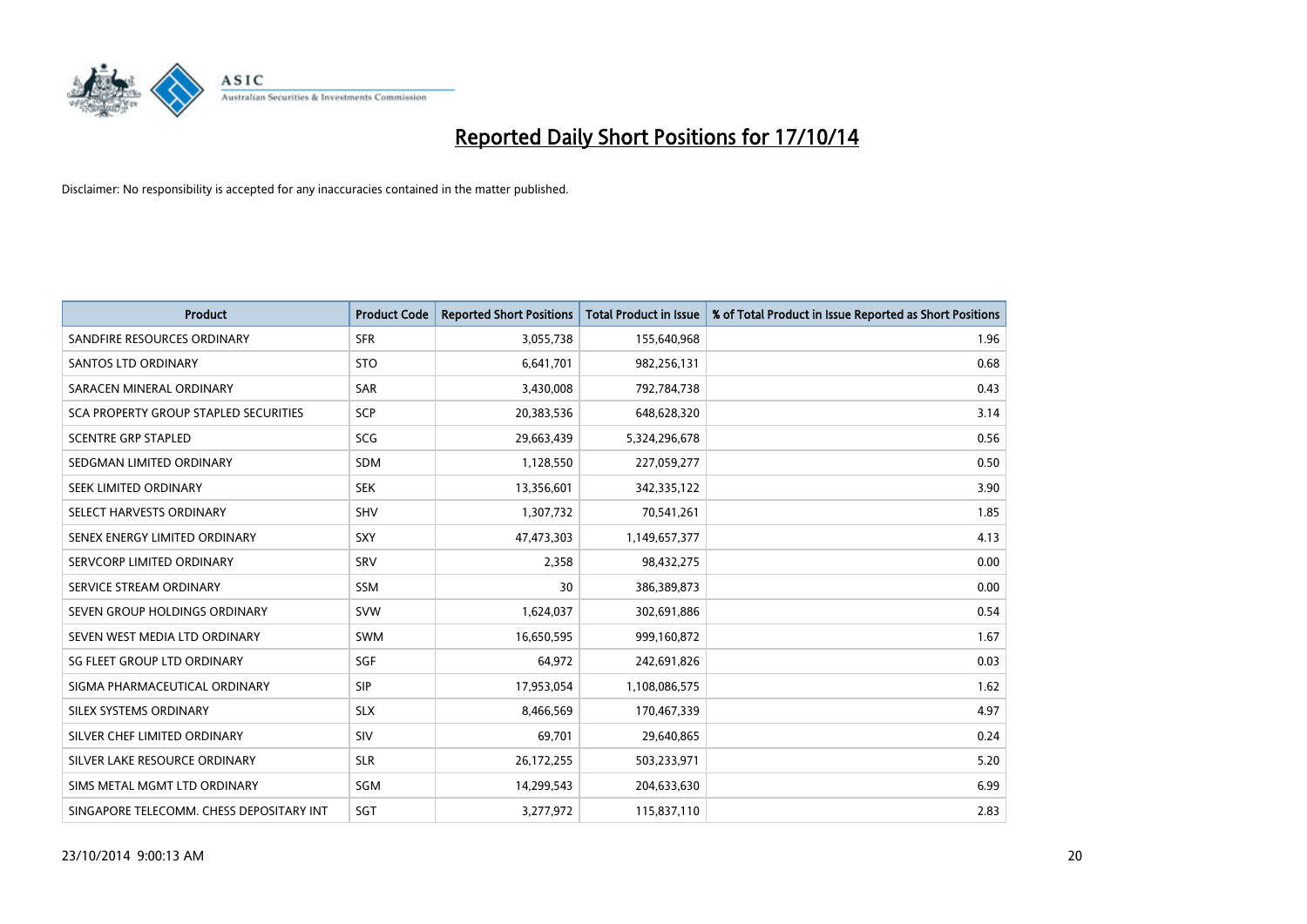

| <b>Product</b>                           | <b>Product Code</b> | <b>Reported Short Positions</b> | <b>Total Product in Issue</b> | % of Total Product in Issue Reported as Short Positions |
|------------------------------------------|---------------------|---------------------------------|-------------------------------|---------------------------------------------------------|
| SINO GAS ENERGY ORDINARY                 | <b>SEH</b>          | 10,753,303                      | 1,541,672,358                 | 0.70                                                    |
| SIRIUS RESOURCES NL ORDINARY             | <b>SIR</b>          | 12,873,501                      | 340,988,269                   | 3.78                                                    |
| SIRTEX MEDICAL ORDINARY                  | <b>SRX</b>          | 21,617                          | 56,524,273                    | 0.04                                                    |
| SKILLED GROUP LTD ORDINARY               | <b>SKE</b>          | 6,647,100                       | 235,753,791                   | 2.82                                                    |
| <b>SKY NETWORK ORDINARY</b>              | <b>SKT</b>          | 11,837,411                      | 389,139,785                   | 3.04                                                    |
| SKYCITY ENT GRP LTD ORDINARY             | <b>SKC</b>          | 8,364,984                       | 592,857,388                   | 1.41                                                    |
| <b>SLATER &amp; GORDON ORDINARY</b>      | SGH                 | 1,064,734                       | 205,583,924                   | 0.52                                                    |
| SMARTGRP CORPORATION ORDINARY            | <b>SIQ</b>          | 284,772                         | 101,461,150                   | 0.28                                                    |
| SMS MANAGEMENT. ORDINARY                 | <b>SMX</b>          | 2,026,313                       | 69,394,537                    | 2.92                                                    |
| SONIC HEALTHCARE ORDINARY                | <b>SHL</b>          | 2,683,649                       | 401,171,556                   | 0.67                                                    |
| SOUL PATTINSON (W.H) ORDINARY            | SOL                 | 35,018                          | 239,395,320                   | 0.01                                                    |
| SP AUSNET STAPLED SECURITIES             | <b>SPN</b>          | 580,214                         | 3,425,244,162                 | 0.02                                                    |
| SPARK INFRASTRUCTURE STAPLED US PROHIBT. | SKI                 | 12,897,831                      | 1,466,360,128                 | 0.88                                                    |
| SPARK NEW ZEALAND ORDINARY               | <b>SPK</b>          | 13,690,265                      | 1,834,767,958                 | 0.75                                                    |
| SPDR 200 FUND ETF UNITS                  | <b>STW</b>          | 61,651                          | 46,546,865                    | 0.13                                                    |
| SPECIALTY FASHION ORDINARY               | <b>SFH</b>          | 105,979                         | 192,236,121                   | 0.06                                                    |
| SPOTLESS GRP HLD LTD ORDINARY            | <b>SPO</b>          | 25,412,135                      | 1,098,290,178                 | 2.31                                                    |
| ST BARBARA LIMITED ORDINARY              | <b>SBM</b>          | 9,878,516                       | 488,074,077                   | 2.02                                                    |
| STARPHARMA HOLDINGS ORDINARY             | SPL                 | 14,836,343                      | 313,748,388                   | 4.73                                                    |
| STEADFAST GROUP LTD ORDINARY             | <b>SDF</b>          | 9,390,571                       | 503,352,992                   | 1.87                                                    |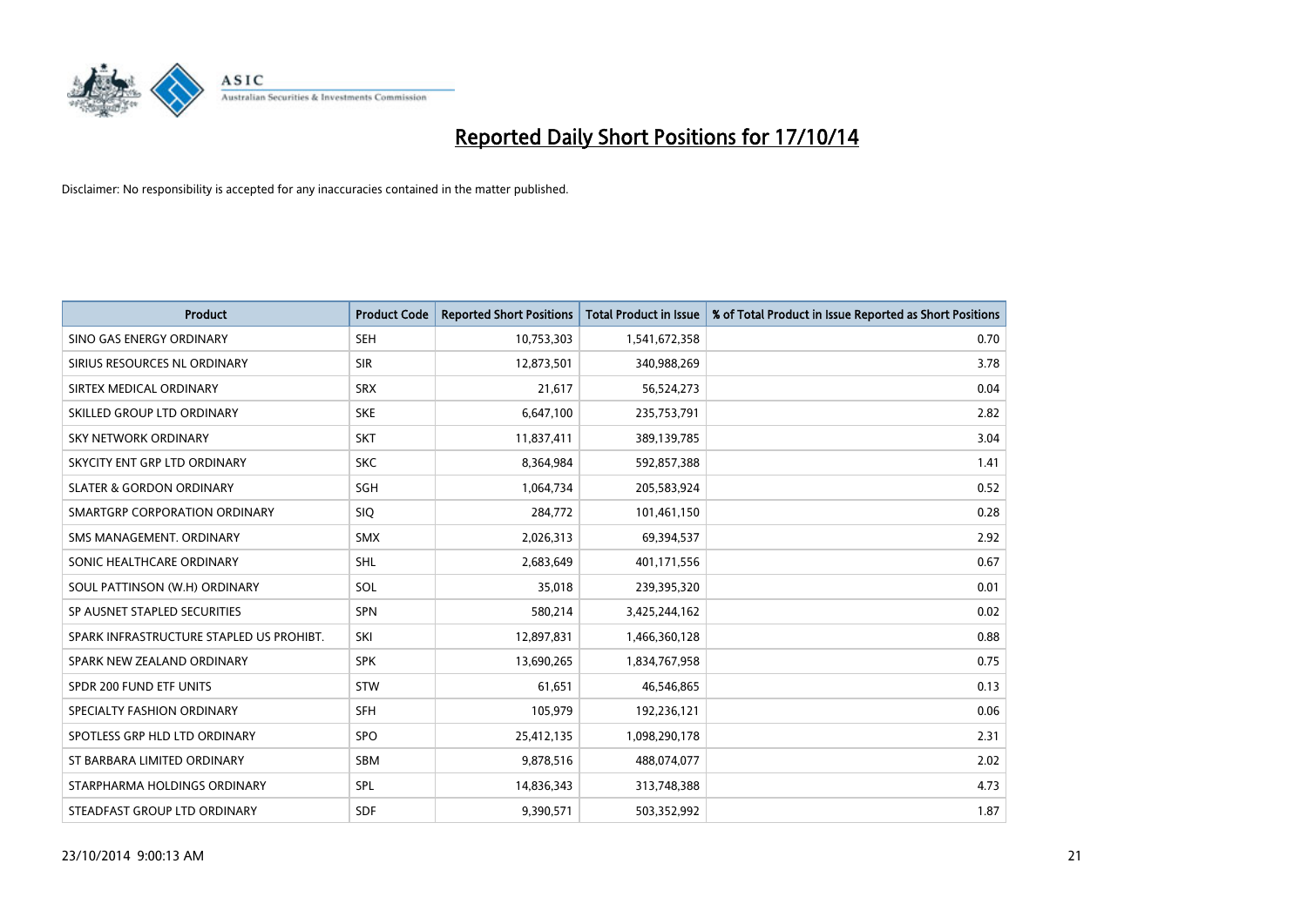

| <b>Product</b>                       | <b>Product Code</b> | <b>Reported Short Positions</b> | <b>Total Product in Issue</b> | % of Total Product in Issue Reported as Short Positions |
|--------------------------------------|---------------------|---------------------------------|-------------------------------|---------------------------------------------------------|
| STH CRS ELECT ENGNR ORDINARY         | <b>SXE</b>          | 10,000                          | 161,523,130                   | 0.01                                                    |
| STHN CROSS MEDIA ORDINARY            | <b>SXL</b>          | 35,707,448                      | 705,246,986                   | 5.06                                                    |
| STOCKLAND UNITS/ORD STAPLED          | SGP                 | 5,491,030                       | 2,348,746,744                 | 0.23                                                    |
| STRAITS RES LTD. ORDINARY            | <b>SRQ</b>          | 20,370                          | 1,217,730,293                 | 0.00                                                    |
| STRIKE ENERGY LTD ORDINARY           | <b>STX</b>          | 4,000                           | 833,330,946                   | 0.00                                                    |
| STW COMMUNICATIONS ORDINARY          | SGN                 | 5,771,243                       | 409,699,000                   | 1.41                                                    |
| SUNCORP GROUP LTD ORDINARY           | <b>SUN</b>          | 9,033,684                       | 1,286,600,980                 | 0.70                                                    |
| SUNDANCE ENERGY ORDINARY             | <b>SEA</b>          | 2,302,482                       | 548,854,663                   | 0.42                                                    |
| SUNDANCE RESOURCES ORDINARY          | SDL                 | 81,832,936                      | 3,082,028,456                 | 2.66                                                    |
| SUNLAND GROUP LTD ORDINARY           | <b>SDG</b>          | 103,417                         | 181,710,087                   | 0.06                                                    |
| SUPER RET REP LTD ORDINARY           | SUL                 | 9,618,017                       | 196,897,430                   | 4.88                                                    |
| SYD AIRPORT STAPLED US PROHIBIT.     | <b>SYD</b>          | 24,363,845                      | 2,216,216,041                 | 1.10                                                    |
| SYRAH RESOURCES ORDINARY             | <b>SYR</b>          | 4,852,711                       | 164,135,076                   | 2.96                                                    |
| <b>TABCORP HOLDINGS LTD ORDINARY</b> | <b>TAH</b>          | 17,158,296                      | 765,652,364                   | 2.24                                                    |
| TAP OIL LIMITED ORDINARY             | <b>TAP</b>          | 31,264                          | 243,186,639                   | 0.01                                                    |
| TASSAL GROUP LIMITED ORDINARY        | <b>TGR</b>          | 317,119                         | 146,897,115                   | 0.22                                                    |
| TATTS GROUP LTD ORDINARY             | <b>TTS</b>          | 31,685,897                      | 1,445,002,696                 | 2.19                                                    |
| <b>TECHNOLOGY ONE ORDINARY</b>       | <b>TNE</b>          | 3,463,166                       | 308,796,455                   | 1.12                                                    |
| TELSTRA CORPORATION, ORDINARY        | <b>TLS</b>          | 58,186,674                      | 12,443,074,357                | 0.47                                                    |
| TEN NETWORK HOLDINGS ORDINARY        | <b>TEN</b>          | 149,393,771                     | 2,630,984,596                 | 5.68                                                    |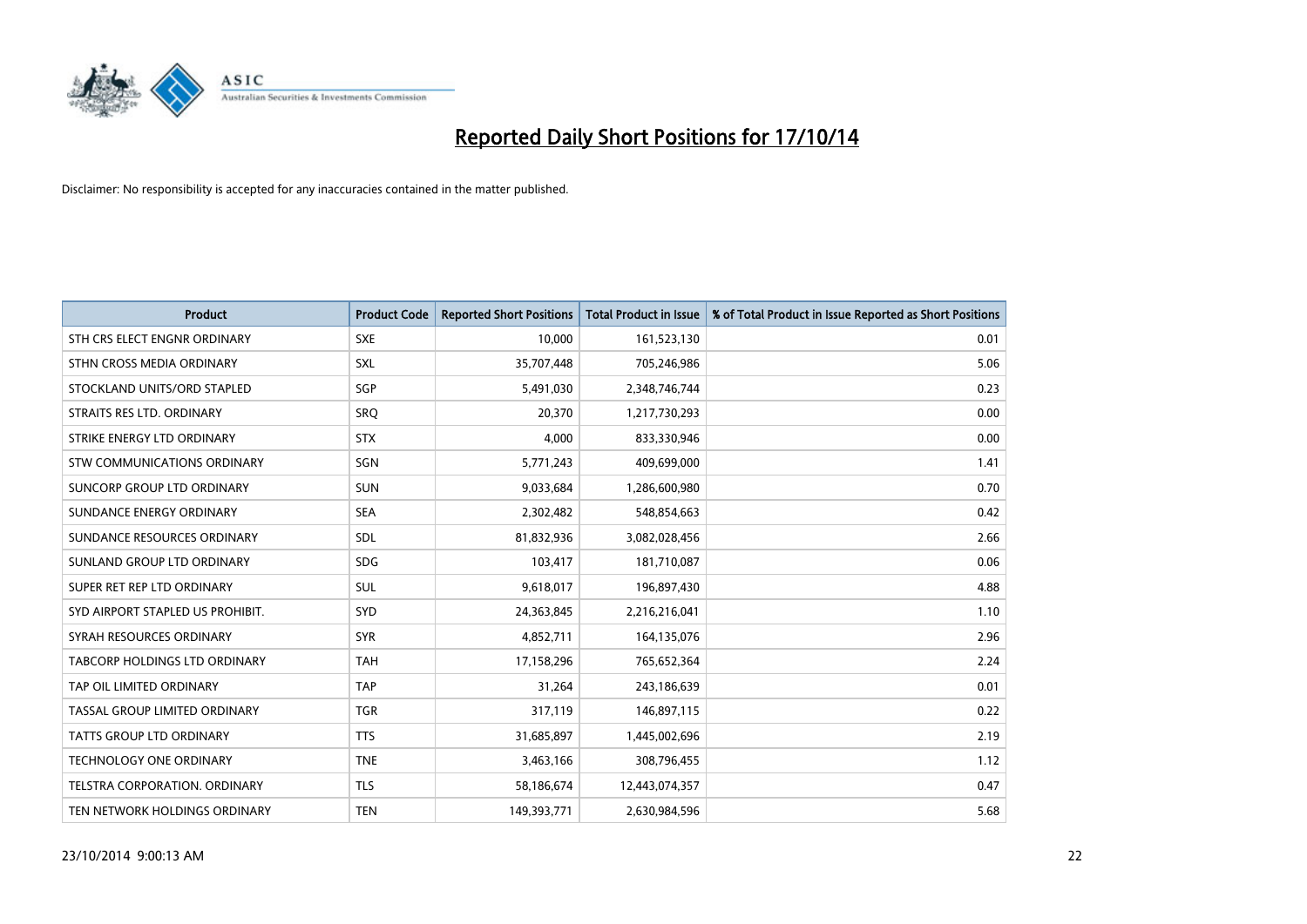

| <b>Product</b>                       | <b>Product Code</b> | <b>Reported Short Positions</b> | <b>Total Product in Issue</b> | % of Total Product in Issue Reported as Short Positions |
|--------------------------------------|---------------------|---------------------------------|-------------------------------|---------------------------------------------------------|
| TERANGA GOLD CORP CDI 1:1            | <b>TGZ</b>          | 1,374                           | 73,965,595                    | 0.00                                                    |
| TFS CORPORATION LTD ORDINARY         | <b>TFC</b>          | 5,307,788                       | 325,267,408                   | 1.63                                                    |
| THE REJECT SHOP ORDINARY             | <b>TRS</b>          | 2,128,822                       | 28,844,648                    | 7.38                                                    |
| TIGER RESOURCES ORDINARY             | <b>TGS</b>          | 7,963,333                       | 1,143,541,406                 | 0.70                                                    |
| TOLL HOLDINGS LTD ORDINARY           | <b>TOL</b>          | 23,937,359                      | 717,318,622                   | 3.34                                                    |
| TORO ENERGY LIMITED ORDINARY         | <b>TOE</b>          | 9,845                           | 1,567,784,418                 | 0.00                                                    |
| TOX FREE SOLUTIONS ORDINARY          | <b>TOX</b>          | 2,628,255                       | 133,752,359                   | 1.97                                                    |
| TPG TELECOM LIMITED ORDINARY         | <b>TPM</b>          | 9,321,887                       | 793,808,141                   | 1.17                                                    |
| <b>TRADE ME GROUP ORDINARY</b>       | <b>TME</b>          | 6,667,953                       | 396,913,549                   | 1.68                                                    |
| <b>TRANSFIELD SERVICES ORDINARY</b>  | <b>TSE</b>          | 10,764,690                      | 512,457,716                   | 2.10                                                    |
| TRANSPACIFIC INDUST, ORDINARY        | <b>TPI</b>          | 24,517,347                      | 1,579,648,778                 | 1.55                                                    |
| TRANSURBAN GROUP TRIPLE STAPLED SEC. | <b>TCL</b>          | 24,059,938                      | 1,906,390,878                 | 1.26                                                    |
| <b>TREASURY GROUP ORDINARY</b>       | <b>TRG</b>          | 30,399                          | 23,697,498                    | 0.13                                                    |
| TREASURY WINE ESTATE ORDINARY        | <b>TWE</b>          | 10,552,721                      | 651,261,403                   | 1.62                                                    |
| TRITON MIN LTD ORDINARY              | <b>TON</b>          | 730                             | 310,101,731                   | 0.00                                                    |
| TROY RESOURCES LTD ORDINARY          | <b>TRY</b>          | 5,353,529                       | 195,265,161                   | 2.74                                                    |
| <b>TZ LIMITED ORDINARY</b>           | TZL                 | 5,318,274                       | 384,874,293                   | 1.38                                                    |
| UGL LIMITED ORDINARY                 | UGL                 | 17,059,085                      | 166,511,240                   | 10.25                                                   |
| UNILIFE CORPORATION CDI 6:1          | <b>UNS</b>          | 116,180                         | 272,833,620                   | 0.04                                                    |
| UNITY MINING LTD ORDINARY            | <b>UML</b>          | 319,871                         | 1,133,122,711                 | 0.03                                                    |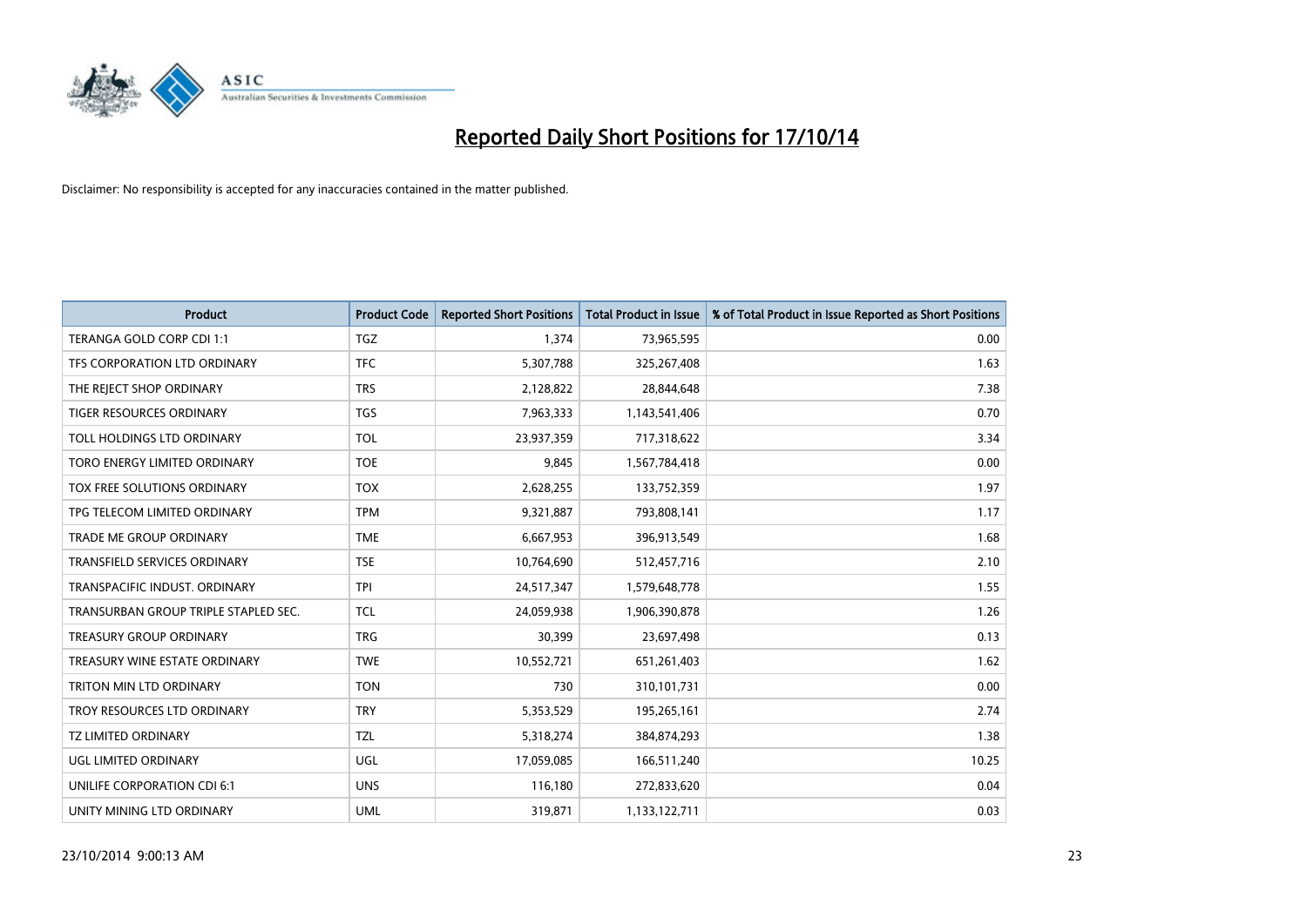

| <b>Product</b>                       | <b>Product Code</b> | <b>Reported Short Positions</b> | <b>Total Product in Issue</b> | % of Total Product in Issue Reported as Short Positions |
|--------------------------------------|---------------------|---------------------------------|-------------------------------|---------------------------------------------------------|
| <b>UXC LIMITED ORDINARY</b>          | <b>UXC</b>          | 2,793,306                       | 329,728,102                   | 0.85                                                    |
| <b>VEDA GROUP LTD ORDINARY</b>       | <b>VED</b>          | 18,711,315                      | 842,055,406                   | 2.22                                                    |
| <b>VENTURE MINERALS ORDINARY</b>     | <b>VMS</b>          | 163,000                         | 287,320,170                   | 0.06                                                    |
| <b>VILLAGE ROADSHOW LTD ORDINARY</b> | <b>VRL</b>          | 590,263                         | 159,509,459                   | 0.37                                                    |
| <b>VIRGIN AUS HLDG LTD ORDINARY</b>  | <b>VAH</b>          | 53,107,433                      | 3,524,912,131                 | 1.51                                                    |
| <b>VIRTUS HEALTH LTD ORDINARY</b>    | <b>VRT</b>          | 3,721,180                       | 79,847,678                    | 4.66                                                    |
| <b>VOCATION LTD ORDINARY</b>         | <b>VET</b>          | 14,753,589                      | 230,000,000                   | 6.41                                                    |
| <b>VOCUS COMMS LTD ORDINARY</b>      | <b>VOC</b>          | 627,604                         | 104,803,018                   | 0.60                                                    |
| WARRNAMBOOL CHEESE ORDINARY          | <b>WCB</b>          | 19                              | 56,098,797                    | 0.00                                                    |
| <b>WATPAC LIMITED ORDINARY</b>       | <b>WTP</b>          | 2,539                           | 189,258,397                   | 0.00                                                    |
| <b>WDS LIMITED ORDINARY</b>          | <b>WDS</b>          | 360,089                         | 144,740,614                   | 0.25                                                    |
| WEBIET LIMITED ORDINARY              | <b>WEB</b>          | 1,488,787                       | 79,397,959                    | 1.88                                                    |
| <b>WESFARMERS LIMITED ORDINARY</b>   | <b>WES</b>          | 6,810,506                       | 1,143,274,951                 | 0.60                                                    |
| WESTERN AREAS LTD ORDINARY           | <b>WSA</b>          | 16,020,746                      | 232,580,131                   | 6.89                                                    |
| WESTERN DESERT RES. ORDINARY         | <b>WDR</b>          | 2,490,070                       | 620,049,919                   | 0.40                                                    |
| WESTERN DESERT RES. RIGHTS 31-MAR-14 | <b>WDRR</b>         | 17,835                          | 120,009,662                   | 0.01                                                    |
| <b>WESTFIELD CORP STAPLED</b>        | WFD                 | 4,169,718                       | 2,078,089,686                 | 0.20                                                    |
| WESTFIELD GROUP ORD/UNIT STAPLED SEC | <b>WDC</b>          | 1,954,386                       | 2,078,089,686                 | 0.09                                                    |
| <b>WESTPAC BANKING CORP ORDINARY</b> | <b>WBC</b>          | 35,481,445                      | 3,109,048,309                 | 1.14                                                    |
| WHITE ENERGY COMPANY ORDINARY        | <b>WEC</b>          | 31,950                          | 328,374,494                   | 0.01                                                    |